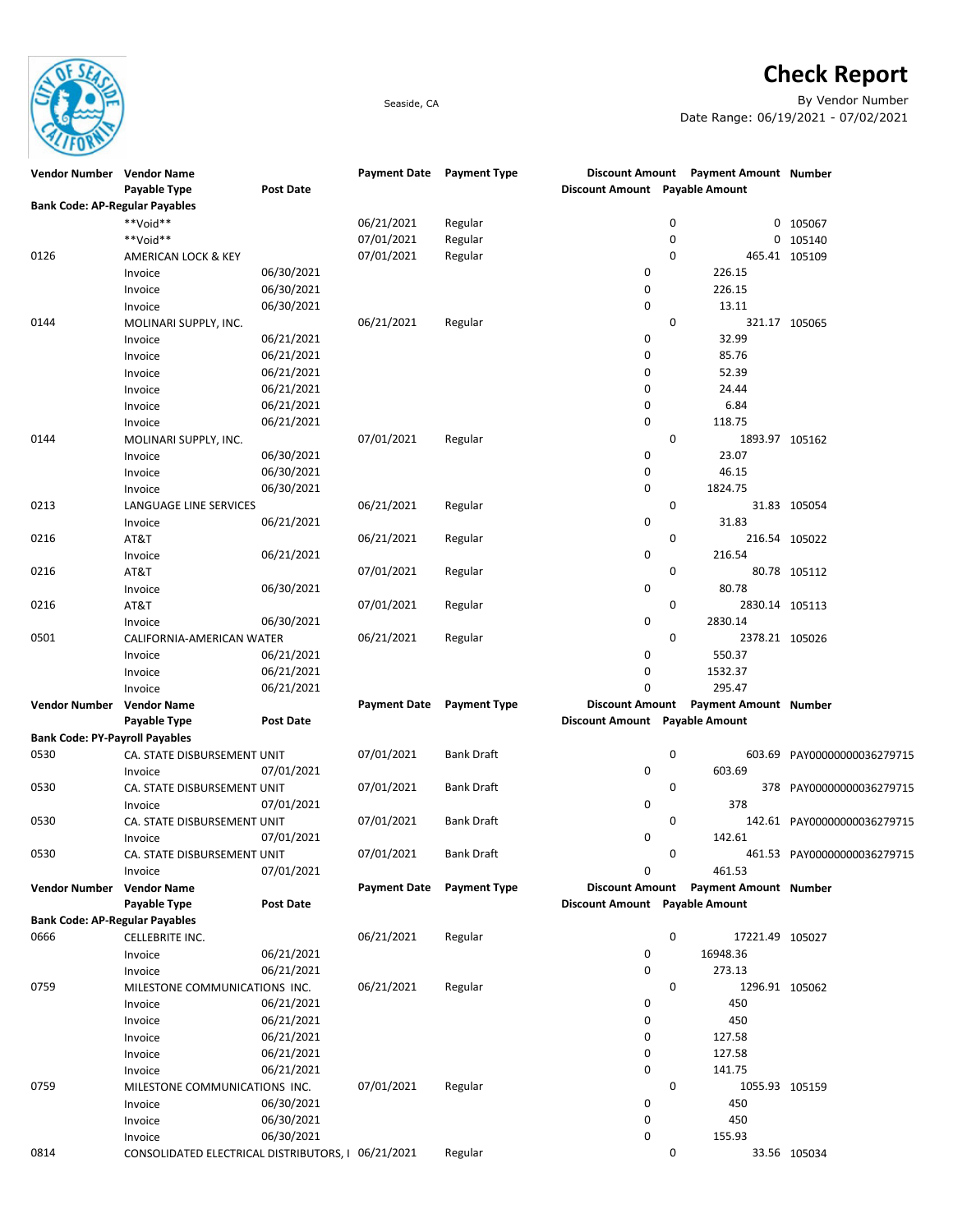|                                       | Invoice                          | 06/21/2021       |                     |                     | 0                              |              | 33.56                        |               |
|---------------------------------------|----------------------------------|------------------|---------------------|---------------------|--------------------------------|--------------|------------------------------|---------------|
| 0898                                  | DTJ CORP.                        |                  | 06/21/2021          | Regular             |                                | 0            |                              | 88 105043     |
|                                       |                                  |                  |                     |                     |                                |              |                              |               |
|                                       | Invoice                          | 06/21/2021       |                     |                     | 0                              |              | 41.5                         |               |
|                                       | Invoice                          | 06/21/2021       |                     |                     | 0                              |              | 19                           |               |
|                                       | Credit Memo                      | 05/04/2021       |                     |                     | 0                              |              | $-9.5$                       |               |
|                                       |                                  |                  |                     |                     |                                |              |                              |               |
|                                       | Invoice                          | 06/21/2021       |                     |                     | 0                              |              | 27                           |               |
|                                       | Invoice                          | 06/21/2021       |                     |                     | 0                              |              | 5                            |               |
|                                       | Invoice                          | 06/21/2021       |                     |                     | 0                              |              | 5                            |               |
|                                       |                                  |                  |                     |                     |                                |              |                              |               |
| 0898                                  | DTJ CORP.                        |                  | 07/01/2021          | Regular             |                                | $\mathbf{0}$ |                              | 122.4 105130  |
|                                       | Invoice                          | 06/30/2021       |                     |                     | 0                              |              | 50                           |               |
|                                       | Invoice                          | 06/30/2021       |                     |                     | 0                              |              | 32.25                        |               |
|                                       |                                  |                  |                     |                     |                                |              |                              |               |
|                                       | Invoice                          | 06/30/2021       |                     |                     | 0                              |              | 24                           |               |
|                                       | Invoice                          | 06/30/2021       |                     |                     | 0                              |              | 5                            |               |
|                                       | Invoice                          | 06/30/2021       |                     |                     | 0                              |              | 11.15                        |               |
|                                       |                                  |                  |                     |                     |                                |              |                              |               |
| 0922                                  | AUGARTEN LTD.                    |                  | 07/01/2021          | Regular             |                                | $\mathbf{0}$ |                              | 678.41 105115 |
|                                       | Invoice                          | 06/30/2021       |                     |                     | 0                              |              | 306.67                       |               |
|                                       | Invoice                          | 06/30/2021       |                     |                     | 0                              |              | 36.7                         |               |
|                                       |                                  |                  |                     |                     |                                |              |                              |               |
|                                       | Invoice                          | 06/30/2021       |                     |                     | 0                              |              | 335.04                       |               |
| 0988                                  | DEL REY CAR WASH                 |                  | 06/21/2021          | Regular             |                                | $\mathbf 0$  |                              | 205 105039    |
|                                       | Invoice                          | 06/21/2021       |                     |                     | 0                              |              | 205                          |               |
|                                       |                                  |                  |                     |                     |                                |              |                              |               |
| 0988                                  | DEL REY CAR WASH                 |                  | 07/01/2021          | Regular             |                                | 0            |                              | 21 105127     |
|                                       | Invoice                          | 06/30/2021       |                     |                     | 0                              |              | 21                           |               |
| 1152                                  | THE ABY MANUFACTURING GROUP INC. |                  | 07/01/2021          |                     |                                | 0            |                              | 135.25 105201 |
|                                       |                                  |                  |                     | Regular             |                                |              |                              |               |
|                                       | Invoice                          | 06/30/2021       |                     |                     | 0                              |              | 135.25                       |               |
| Vendor Number Vendor Name             |                                  |                  | <b>Payment Date</b> | <b>Payment Type</b> | <b>Discount Amount</b>         |              | <b>Payment Amount Number</b> |               |
|                                       |                                  |                  |                     |                     |                                |              |                              |               |
|                                       | Payable Type                     | <b>Post Date</b> |                     |                     | Discount Amount Payable Amount |              |                              |               |
| <b>Bank Code: PY-Payroll Payables</b> |                                  |                  |                     |                     |                                |              |                              |               |
| 1268                                  | <b>FRANCHISE TAX BOARD</b>       |                  | 06/21/2021          | Regular             |                                | $\mathbf 0$  |                              | 100 19245     |
|                                       |                                  |                  |                     |                     |                                |              |                              |               |
|                                       | Invoice                          | 06/03/2021       |                     |                     | 0                              |              | 50                           |               |
|                                       | Invoice                          | 06/17/2021       |                     |                     | 0                              |              | 50                           |               |
| Vendor Number Vendor Name             |                                  |                  | <b>Payment Date</b> | <b>Payment Type</b> | <b>Discount Amount</b>         |              | <b>Payment Amount Number</b> |               |
|                                       |                                  |                  |                     |                     |                                |              |                              |               |
|                                       | Payable Type                     | <b>Post Date</b> |                     |                     | Discount Amount Payable Amount |              |                              |               |
| <b>Bank Code: AP-Regular Payables</b> |                                  |                  |                     |                     |                                |              |                              |               |
| 1324                                  | D B GAYA CONSULTING LLC          |                  | 06/21/2021          | Regular             |                                | 0            |                              | 8825.9 105037 |
|                                       |                                  |                  |                     |                     |                                |              |                              |               |
|                                       |                                  |                  |                     |                     |                                |              |                              |               |
|                                       | Invoice                          | 06/21/2021       |                     |                     | 0                              |              | 8825.9                       |               |
| 1324                                  | D B GAYA CONSULTING LLC          |                  | 07/01/2021          | Regular             |                                | 0            |                              | 7058.4 105126 |
|                                       |                                  |                  |                     |                     |                                |              |                              |               |
|                                       | Invoice                          | 06/30/2021       |                     |                     | 0                              |              | 7058.4                       |               |
| 1388                                  | W.W.GRAINGER, INC.               |                  | 07/01/2021          | Regular             |                                | $\mathbf{0}$ |                              | 572.67 105209 |
|                                       |                                  |                  |                     |                     | 0                              |              | 157.35                       |               |
|                                       | Invoice                          | 06/30/2021       |                     |                     |                                |              |                              |               |
|                                       | Invoice                          | 06/30/2021       |                     |                     | 0                              |              | 223.04                       |               |
|                                       | Invoice                          | 06/30/2021       |                     |                     | 0                              |              | 147.24                       |               |
|                                       |                                  |                  |                     |                     | 0                              |              |                              |               |
|                                       | Invoice                          | 06/30/2021       |                     |                     |                                |              | 45.04                        |               |
| 1494                                  | HD SUPPLY FACILITIES MAINTENANCE |                  | 06/21/2021          | Regular             |                                | 0            | 1136.62 105048               |               |
|                                       | Invoice                          | 06/21/2021       |                     |                     | 0                              |              | 616.5                        |               |
|                                       |                                  | 06/21/2021       |                     |                     |                                |              |                              |               |
|                                       | Invoice                          |                  |                     |                     | 0                              |              | 49.14                        |               |
|                                       | Invoice                          | 06/21/2021       |                     |                     | 0                              |              | 470.98                       |               |
| 1494                                  | HD SUPPLY FACILITIES MAINTENANCE |                  | 07/01/2021          | Regular             |                                | 0            |                              | 232.13 105136 |
|                                       | Invoice                          | 06/30/2021       |                     |                     | 0                              |              | 232.13                       |               |
|                                       |                                  |                  |                     |                     |                                |              |                              |               |
| 1509                                  | THE MONTEREY COUNTY HERALD       |                  | 06/21/2021          | Regular             |                                | 0            |                              | 275.06 105099 |
|                                       | Invoice                          | 06/21/2021       |                     |                     | $\pmb{0}$                      |              | 275.06                       |               |
| 1561                                  |                                  |                  |                     |                     |                                | 0            |                              |               |
|                                       | HOME DEPOT CREDIT SERVICES       |                  | 07/01/2021          | Regular             |                                |              | 1647.28 105139               |               |
|                                       | Invoice                          | 06/30/2021       |                     |                     | 0                              |              | 64.42                        |               |
|                                       | Invoice                          | 06/30/2021       |                     |                     | 0                              |              | 141.85                       |               |
|                                       |                                  | 06/30/2021       |                     |                     |                                |              | 384.06                       |               |
|                                       | Invoice                          |                  |                     |                     | 0                              |              |                              |               |
|                                       | Invoice                          | 06/30/2021       |                     |                     | 0                              |              | 129.75                       |               |
|                                       | Invoice                          | 06/30/2021       |                     |                     | 0                              |              | 46.54                        |               |
|                                       | Invoice                          | 06/30/2021       |                     |                     | 0                              |              | 15.67                        |               |
|                                       |                                  |                  |                     |                     |                                |              |                              |               |
|                                       | Invoice                          | 06/30/2021       |                     |                     | 0                              |              | 19.62                        |               |
|                                       | Invoice                          | 06/30/2021       |                     |                     | 0                              |              | 16.25                        |               |
|                                       | Invoice                          | 06/30/2021       |                     |                     | 0                              |              | 72.01                        |               |
|                                       |                                  |                  |                     |                     |                                |              |                              |               |
|                                       | Invoice                          | 06/30/2021       |                     |                     | 0                              |              | 4.79                         |               |
|                                       | Invoice                          | 06/30/2021       |                     |                     | 0                              |              | 164.36                       |               |
|                                       | Credit Memo                      | 05/07/2021       |                     |                     | 0                              |              | $-4.34$                      |               |
|                                       |                                  |                  |                     |                     |                                |              |                              |               |
|                                       | Invoice                          | 06/30/2021       |                     |                     | 0                              |              | 54.56                        |               |
|                                       | Invoice                          | 06/30/2021       |                     |                     | 0                              |              | 46.65                        |               |
|                                       | Invoice                          | 06/30/2021       |                     |                     | 0                              |              | 85.08                        |               |
|                                       | Invoice                          | 06/30/2021       |                     |                     | 0                              |              | 40.89                        |               |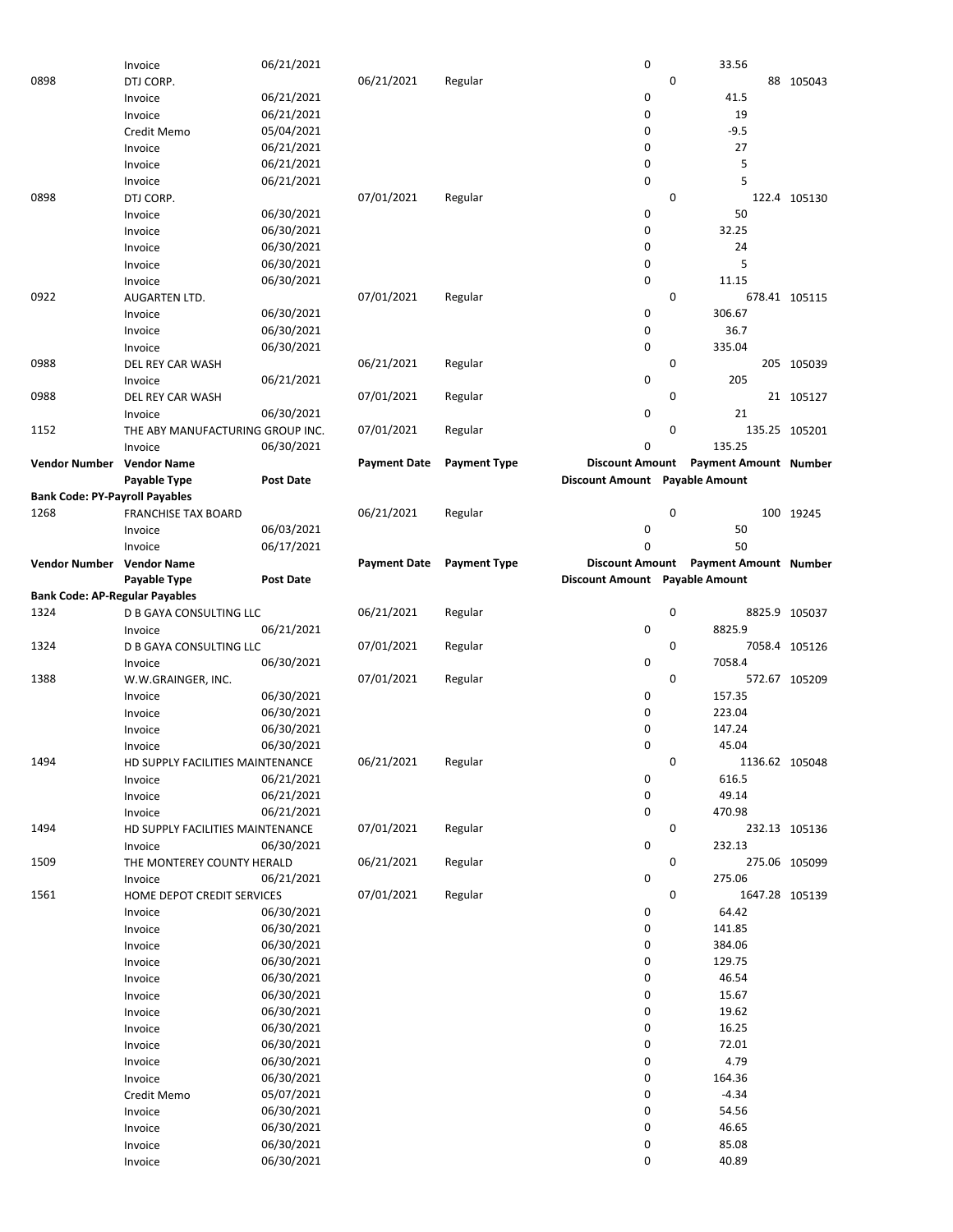|                      | Invoice                        | 06/30/2021 |                     |                     | 0                              |   | 53.48                        |               |
|----------------------|--------------------------------|------------|---------------------|---------------------|--------------------------------|---|------------------------------|---------------|
|                      | Invoice                        | 06/30/2021 |                     |                     | $\pmb{0}$                      |   | 28.89                        |               |
|                      | Invoice                        | 06/30/2021 |                     |                     | 0                              |   | 27.27                        |               |
|                      | Invoice                        | 06/30/2021 |                     |                     | 0                              |   | 26.13                        |               |
|                      | Invoice                        | 06/30/2021 |                     |                     | 0                              |   | 7.4                          |               |
|                      | Invoice                        | 06/30/2021 |                     |                     | 0                              |   | 12                           |               |
|                      |                                | 06/30/2021 |                     |                     | $\mathbf 0$                    |   | 43.78                        |               |
|                      | Invoice                        |            |                     |                     | 0                              |   | 46.14                        |               |
|                      | Invoice                        | 06/30/2021 |                     |                     |                                |   |                              |               |
|                      | Invoice                        | 06/30/2021 |                     |                     | 0                              |   | 64.65                        |               |
|                      | Invoice                        | 06/30/2021 |                     |                     | 0                              |   | 22.78                        |               |
|                      | Invoice                        | 06/30/2021 |                     |                     | 0                              |   | 11.08                        |               |
|                      | Invoice                        | 06/30/2021 |                     |                     | 0                              |   | 15.01                        |               |
|                      | Invoice                        | 06/30/2021 |                     |                     | $\pmb{0}$                      |   | 6.51                         |               |
| 1569                 | <b>HOPE SERVICES</b>           |            | 07/01/2021          | Regular             |                                | 0 | 3560.31 105141               |               |
|                      | Invoice                        | 06/30/2021 |                     |                     | $\pmb{0}$                      |   | 3560.31                      |               |
| 1630                 | CITY OF SEASIDE PETTY CASH     |            | 06/21/2021          | Regular             |                                | 0 |                              | 485.55 105030 |
|                      | Invoice                        | 06/21/2021 |                     |                     | 0                              |   | 485.55                       |               |
| <b>Vendor Number</b> | <b>Vendor Name</b>             |            | <b>Payment Date</b> | <b>Payment Type</b> | <b>Discount Amount</b>         |   | <b>Payment Amount Number</b> |               |
|                      | Payable Type                   | Post Date  |                     |                     | Discount Amount Payable Amount |   |                              |               |
| 1743                 | ORION DISTRIBUTING INC.        |            | 07/01/2021          | Regular             |                                | 0 | 2197.01 105174               |               |
|                      |                                | 06/30/2021 |                     |                     | 0                              |   | 2197.01                      |               |
|                      | Invoice                        |            |                     |                     |                                |   |                              |               |
| 1798                 | KELLY-MOORE PAINT COMPANY      |            | 07/01/2021          | Regular             |                                | 0 |                              | 46.47 105147  |
|                      | Invoice                        | 06/30/2021 |                     |                     | 0                              |   | 4.42                         |               |
|                      | Invoice                        | 06/30/2021 |                     |                     | $\pmb{0}$                      |   | 42.05                        |               |
| 1971                 | LIEBERT CASSIDY WHITMORE       |            | 07/01/2021          | Regular             |                                | 0 |                              | 7386 105149   |
|                      | Invoice                        | 06/30/2021 |                     |                     | 0                              |   | 5016                         |               |
|                      | Invoice                        | 06/30/2021 |                     |                     | $\pmb{0}$                      |   | 2310                         |               |
|                      | Invoice                        | 06/30/2021 |                     |                     | $\pmb{0}$                      |   | 60                           |               |
| 2045                 | M & S BUILDING SUPPLY, INC     |            | 07/01/2021          | Regular             |                                | 0 | 1308.43 105151               |               |
|                      | Invoice                        | 06/30/2021 |                     |                     | 0                              |   | 1308.43                      |               |
| 2184                 | MISSION LINEN SUPPLY           |            | 06/21/2021          | Regular             |                                | 0 |                              | 88.51 105063  |
|                      | Invoice                        | 06/21/2021 |                     |                     | $\pmb{0}$                      |   | 88.51                        |               |
|                      |                                |            |                     |                     |                                | 0 |                              |               |
| 2184                 | <b>MISSION LINEN SUPPLY</b>    |            | 07/01/2021          | Regular             |                                |   |                              | 174.77 105160 |
|                      | Invoice                        | 06/30/2021 |                     |                     | $\pmb{0}$                      |   | 89.76                        |               |
|                      | Invoice                        | 06/30/2021 |                     |                     | 0                              |   | 85.01                        |               |
| 2186                 | <b>MISSION UNIFORM SERVICE</b> |            | 06/21/2021          | Regular             |                                | 0 |                              | 744.28 105064 |
|                      | Invoice                        | 06/21/2021 |                     |                     | 0                              |   | 430.36                       |               |
|                      | Invoice                        | 06/21/2021 |                     |                     | 0                              |   | 104.59                       |               |
|                      | Invoice                        | 06/21/2021 |                     |                     | $\pmb{0}$                      |   | 37.59                        |               |
|                      | Invoice                        | 06/21/2021 |                     |                     | 0                              |   | 134.15                       |               |
|                      | Invoice                        | 06/21/2021 |                     |                     | $\mathbf 0$                    |   | 37.59                        |               |
| 2186                 | <b>MISSION UNIFORM SERVICE</b> |            | 07/01/2021          | Regular             |                                | 0 | 1517.45 105161               |               |
|                      | Invoice                        | 06/30/2021 |                     |                     | 0                              |   | 3.36                         |               |
|                      | Invoice                        | 06/30/2021 |                     |                     | $\pmb{0}$                      |   | 37.59                        |               |
|                      | Invoice                        | 06/30/2021 |                     |                     | $\pmb{0}$                      |   | 37.59                        |               |
|                      |                                | 06/30/2021 |                     |                     | $\pmb{0}$                      |   | 37.59                        |               |
|                      | Invoice                        |            |                     |                     |                                |   |                              |               |
|                      | Invoice                        | 06/30/2021 |                     |                     | $\pmb{0}$                      |   | 37.59                        |               |
|                      | Invoice                        | 06/30/2021 |                     |                     | $\pmb{0}$                      |   | 430.36                       |               |
|                      | Invoice                        | 06/30/2021 |                     |                     | 0                              |   | 104.59                       |               |
|                      | Invoice                        | 06/30/2021 |                     |                     | $\pmb{0}$                      |   | 38.56                        |               |
|                      | Invoice                        | 06/30/2021 |                     |                     | $\pmb{0}$                      |   | 430.36                       |               |
|                      | Invoice                        | 06/30/2021 |                     |                     | $\pmb{0}$                      |   | 104.59                       |               |
|                      | Invoice                        | 06/30/2021 |                     |                     | 0                              |   | 38.56                        |               |
|                      | Invoice                        | 06/30/2021 |                     |                     | 0                              |   | 22                           |               |
|                      | Invoice                        | 06/30/2021 |                     |                     | $\pmb{0}$                      |   | 60.56                        |               |
|                      | Invoice                        | 06/30/2021 |                     |                     | $\pmb{0}$                      |   | 134.15                       |               |
| 2223                 | MONTEREY BAY ENGINEERS, INC.   |            | 07/01/2021          | Regular             |                                | 0 |                              | 4122.5 105164 |
|                      | Invoice                        | 06/30/2021 |                     |                     | 0                              |   | 585                          |               |
|                      |                                | 06/30/2021 |                     |                     | $\pmb{0}$                      |   | 1620                         |               |
|                      | Invoice                        |            |                     |                     |                                |   |                              |               |
|                      | Invoice                        | 06/30/2021 |                     |                     | $\pmb{0}$                      |   | 1917.5                       |               |
| 2236                 | MBS BUSINESS SYSTEMS           |            | 06/21/2021          | Regular             |                                | 0 |                              | 107.36 105060 |
|                      | Invoice                        | 06/21/2021 |                     |                     | 0                              |   | 107.36                       |               |
| 2236                 | MBS BUSINESS SYSTEMS           |            | 07/01/2021          | Regular             |                                | 0 |                              | 479.21 105156 |
|                      | Invoice                        | 06/30/2021 |                     |                     | 0                              |   | 141.79                       |               |
|                      | Invoice                        | 06/30/2021 |                     |                     | $\pmb{0}$                      |   | 337.42                       |               |
| 2238                 | MONTEREY BAY PEST CONTROL      |            | 06/21/2021          | Regular             |                                | 0 |                              | 227 105070    |
|                      | Invoice                        | 06/21/2021 |                     |                     | 0                              |   | 62                           |               |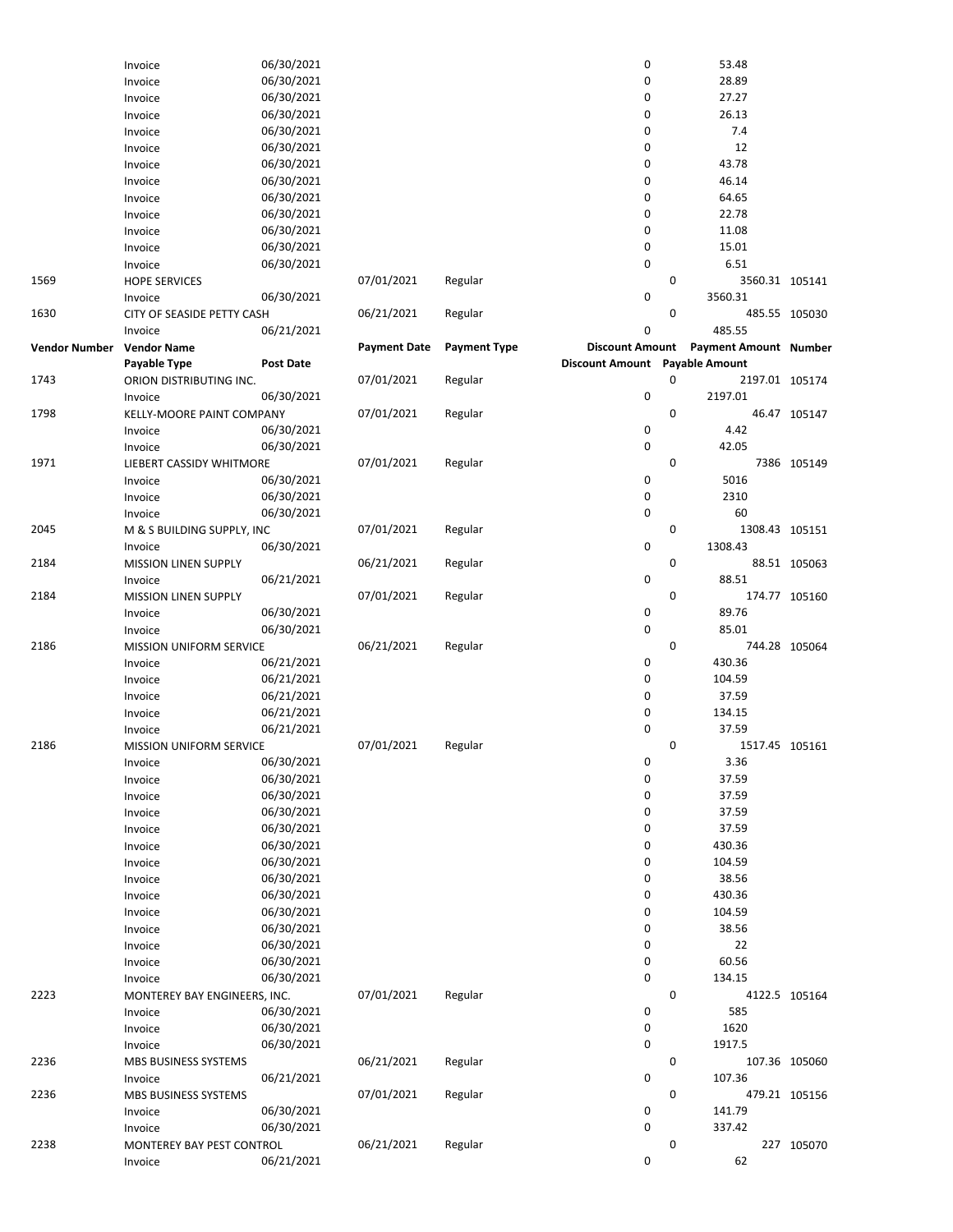|                      | Invoice                                           | 06/21/2021 |                     |                     | 0                              |             | 100                          |               |
|----------------------|---------------------------------------------------|------------|---------------------|---------------------|--------------------------------|-------------|------------------------------|---------------|
|                      | Invoice                                           | 06/21/2021 |                     |                     | 0                              |             | 65                           |               |
| 2238                 | MONTEREY BAY PEST CONTROL                         |            | 07/01/2021          | Regular             |                                | 0           |                              | 65 105166     |
|                      |                                                   |            |                     |                     |                                |             |                              |               |
| <b>Vendor Number</b> | <b>Vendor Name</b>                                |            | <b>Payment Date</b> | <b>Payment Type</b> | <b>Discount Amount</b>         |             | <b>Payment Amount Number</b> |               |
|                      | Payable Type                                      | Post Date  |                     |                     | <b>Discount Amount</b>         |             | <b>Payable Amount</b>        |               |
|                      | Invoice                                           | 06/30/2021 |                     |                     | 0                              |             | 65                           |               |
|                      |                                                   |            |                     |                     |                                | 0           |                              |               |
| 2273                 | MONTEREY COUNTY HEALTH DEPT                       |            | 06/21/2021          | Regular             |                                |             |                              | 925 105071    |
|                      | Invoice                                           | 06/21/2021 |                     |                     | 0                              |             | 925                          |               |
| 2279                 | COUNTY OF MONTEREY IT DEPT.                       |            | 06/21/2021          | Regular             |                                | 0           | 13131.97 105036              |               |
|                      |                                                   | 06/21/2021 |                     |                     | 0                              |             | 1644.13                      |               |
|                      | Invoice                                           |            |                     |                     |                                |             |                              |               |
|                      | Invoice                                           | 06/21/2021 |                     |                     | 0                              |             | 11040.72                     |               |
|                      | Invoice                                           | 06/21/2021 |                     |                     | 0                              |             | 447.12                       |               |
| 2307                 | T-MAR INC.                                        |            | 06/21/2021          | Regular             |                                | $\mathbf 0$ |                              | 100 105100    |
|                      |                                                   |            |                     |                     |                                |             |                              |               |
|                      | Invoice                                           | 06/21/2021 |                     |                     | 0                              |             | 100                          |               |
| 2320                 | MONTEREY PENINSULA CHAMBER OF COMM 07/01/2021     |            |                     | Regular             |                                | $\mathbf 0$ |                              | 150 105168    |
|                      | Invoice                                           | 06/30/2021 |                     |                     | 0                              |             | 150                          |               |
|                      |                                                   |            |                     |                     |                                |             |                              |               |
| 2328                 | <b>WALLACE GROUP</b>                              |            | 06/21/2021          | Regular             |                                | 0           | 36196.29 105104              |               |
|                      | Invoice                                           | 06/21/2021 |                     |                     | 0                              |             | 2588.75                      |               |
|                      | Invoice                                           | 06/21/2021 |                     |                     | 0                              |             | 9296.26                      |               |
|                      |                                                   |            |                     |                     |                                |             |                              |               |
|                      | Invoice                                           | 06/21/2021 |                     |                     | 0                              |             | 3838.75                      |               |
|                      | Invoice                                           | 06/21/2021 |                     |                     | 0                              |             | 17630.03                     |               |
|                      | Invoice                                           | 06/21/2021 |                     |                     | 0                              |             | 2842.5                       |               |
|                      |                                                   |            |                     |                     |                                |             |                              |               |
| 2338                 | MONTEREY PENINSULA WATER                          |            | 06/21/2021          | Regular             |                                | 0           | 6857.07 105074               |               |
|                      | Invoice                                           | 06/21/2021 |                     |                     | 0                              |             | 6857.07                      |               |
| 2342                 | MONTEREY REGIONAL WASTE                           |            | 07/01/2021          | Regular             |                                | 0           |                              | 434.85 105170 |
|                      |                                                   |            |                     |                     |                                |             |                              |               |
|                      | Invoice                                           | 06/30/2021 |                     |                     | 0                              |             | 434.85                       |               |
| 2347                 | MONTEREY SANITARY SUPPLY                          |            | 07/01/2021          | Regular             |                                | 0           |                              | 208.89 105171 |
|                      | Invoice                                           | 06/30/2021 |                     |                     | 0                              |             | 208.89                       |               |
|                      |                                                   |            |                     |                     |                                |             |                              |               |
| 2351                 | <b>HICKS &amp; HORNELL</b>                        |            | 06/21/2021          | Regular             |                                | $\mathbf 0$ |                              | 25.73 105049  |
|                      | Invoice                                           | 06/21/2021 |                     |                     | 0                              |             | 25.73                        |               |
| 2426                 | McDONALD REFRIGERATION INC                        |            | 07/01/2021          | Regular             |                                | 0           |                              | 277.85 105157 |
|                      |                                                   |            |                     |                     |                                |             |                              |               |
|                      | Invoice                                           | 06/30/2021 |                     |                     | 0                              |             | 277.85                       |               |
| 2652                 | PACIFIC GAS & ELECTRIC                            |            | 06/21/2021          | Regular             |                                | 0           | 1576.11 105077               |               |
|                      | Invoice                                           | 06/21/2021 |                     |                     | 0                              |             | 1266.31                      |               |
|                      |                                                   |            |                     |                     |                                |             |                              |               |
|                      | Invoice                                           | 06/21/2021 |                     |                     | 0                              |             | 309.8                        |               |
| 2652                 | PACIFIC GAS & ELECTRIC                            |            | 07/01/2021          | Regular             |                                | 0           | 39786.04 105176              |               |
|                      | Invoice                                           | 06/30/2021 |                     |                     | 0                              |             | 39786.04                     |               |
|                      |                                                   |            |                     |                     |                                |             |                              |               |
| 2652                 | PACIFIC GAS & ELECTRIC                            |            | 07/01/2021          | Regular             |                                | $\mathbf 0$ | 52375.67 105177              |               |
|                      | Invoice                                           | 06/30/2021 |                     |                     | 0                              |             | 52375.67                     |               |
| 2652                 | PACIFIC GAS & ELECTRIC                            |            | 07/01/2021          | Regular             |                                | 0           | 4749.45 105178               |               |
|                      |                                                   |            |                     |                     |                                |             |                              |               |
|                      | Invoice                                           | 06/30/2021 |                     |                     | $\mathbf 0$                    |             | 4749.45                      |               |
| 2652                 | PACIFIC GAS & ELECTRIC                            |            | 07/01/2021          | Regular             |                                | 0           | 39978.25 105179              |               |
|                      | Invoice                                           | 06/30/2021 |                     |                     | 0                              |             | 39978.25                     |               |
|                      |                                                   |            |                     |                     |                                |             |                              |               |
| 2652                 | PACIFIC GAS & ELECTRIC                            |            | 07/01/2021          | Regular             |                                | 0           | 7490.02 105180               |               |
|                      | Invoice                                           | 06/30/2021 |                     |                     | 0                              |             | 4910.98                      |               |
|                      | Invoice                                           | 06/30/2021 |                     |                     | 0                              |             | 500.72                       |               |
|                      |                                                   |            |                     |                     |                                |             |                              |               |
|                      | Invoice                                           | 06/30/2021 |                     |                     | 0                              |             | 1073.18                      |               |
|                      | Invoice                                           | 06/30/2021 |                     |                     | 0                              |             | 1005.14                      |               |
| 2652                 | PACIFIC GAS & ELECTRIC                            |            | 07/01/2021          | Regular             |                                | 0           | 42270.45 105181              |               |
|                      |                                                   |            |                     |                     | 0                              |             | 42270.45                     |               |
|                      | Invoice                                           | 06/30/2021 |                     |                     |                                |             |                              |               |
| 2652                 | PACIFIC GAS & ELECTRIC                            |            | 07/01/2021          | Regular             |                                | $\mathbf 0$ | 5205.93 105182               |               |
|                      | Invoice                                           | 06/30/2021 |                     |                     | 0                              |             | 5205.93                      |               |
|                      |                                                   |            | <b>Payment Date</b> | <b>Payment Type</b> | <b>Discount Amount</b>         |             |                              |               |
| <b>Vendor Number</b> | <b>Vendor Name</b>                                |            |                     |                     |                                |             | <b>Payment Amount Number</b> |               |
|                      | Payable Type                                      | Post Date  |                     |                     | Discount Amount Payable Amount |             |                              |               |
| 2652                 | PACIFIC GAS & ELECTRIC                            |            | 07/01/2021          | Regular             |                                | 0           |                              | 5208.2 105183 |
|                      | Invoice                                           | 06/30/2021 |                     |                     | 0                              |             | 5208.2                       |               |
|                      |                                                   |            |                     |                     |                                |             |                              |               |
| 2663                 | PACIFIC SMOG                                      |            | 07/01/2021          | Regular             |                                | 0           |                              | 48 105184     |
|                      | Invoice                                           | 06/30/2021 |                     |                     | 0                              |             | 48                           |               |
| 2666                 | PACIFIC TRUCK PARTS, INC.                         |            | 06/21/2021          | Regular             |                                | 0           |                              | 931.97 105078 |
|                      |                                                   |            |                     |                     |                                |             |                              |               |
|                      | Invoice                                           | 06/21/2021 |                     |                     | 0                              |             | 323.99                       |               |
|                      | Invoice                                           | 06/21/2021 |                     |                     | 0                              |             | 607.98                       |               |
| 2746                 | PENINSULA POOL SERVICE & SUPPLY INC.              |            | 06/21/2021          | Regular             |                                | 0           |                              | 80.25 105080  |
|                      |                                                   |            |                     |                     | 0                              |             |                              |               |
|                      | Invoice                                           | 06/21/2021 |                     |                     |                                |             | 80.25                        |               |
| 2746                 | PENINSULA POOL SERVICE & SUPPLY INC.              |            | 07/01/2021          | Regular             |                                | 0           |                              | 107 105185    |
|                      | Invoice                                           | 06/30/2021 |                     |                     | 0                              |             | 107                          |               |
| 2752                 |                                                   |            |                     |                     |                                | 0           |                              | 25.8 105081   |
|                      | PENINSULA WELDING & MEDICAL SUPPLY, IN 06/21/2021 |            |                     | Regular             |                                |             |                              |               |
|                      | Invoice                                           | 06/21/2021 |                     |                     | 0                              |             | 25.8                         |               |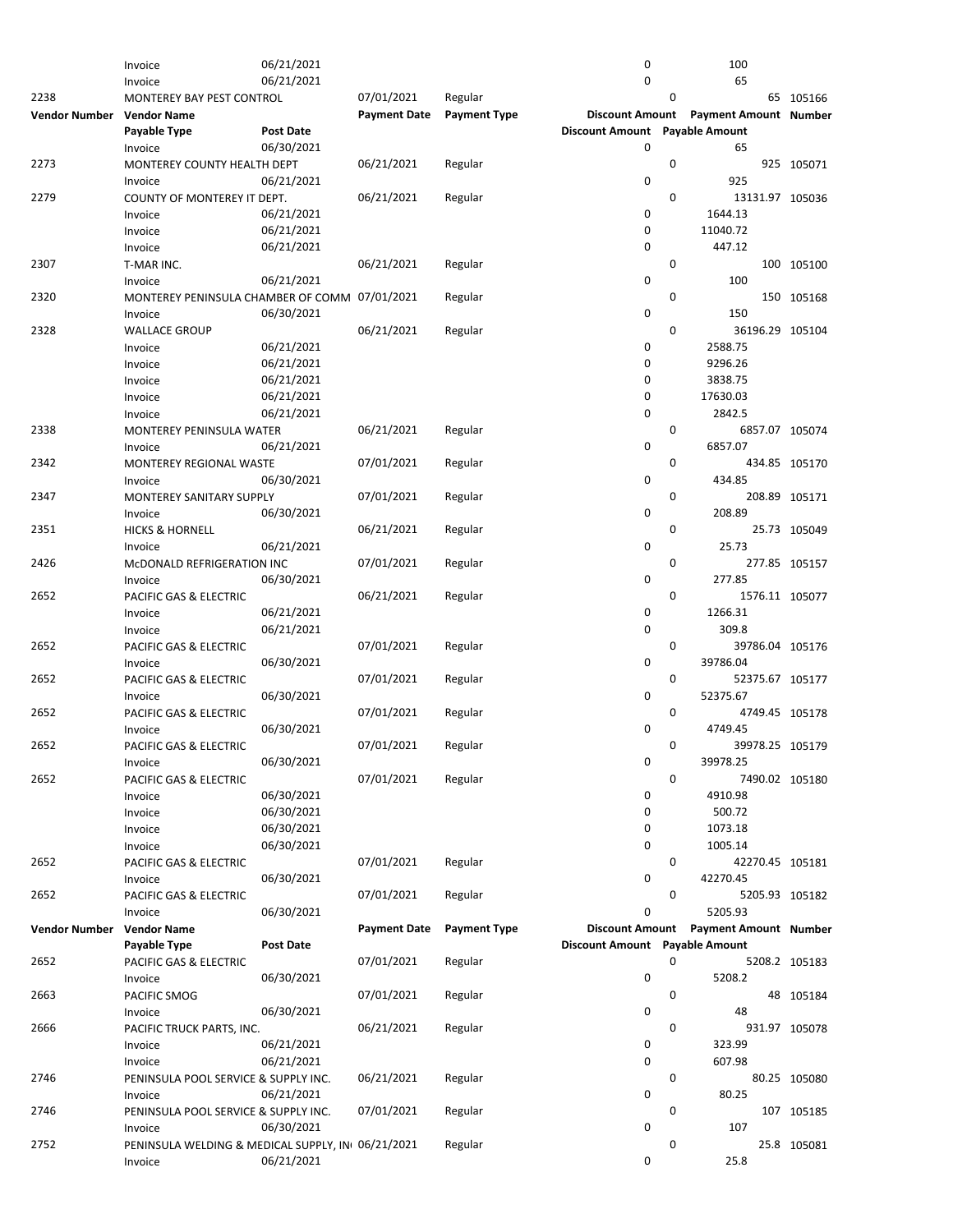| 2849                                  | PREMIUM AUTO PARTS                                 |                  | 06/21/2021          | Regular             |                                | 0 |                                       | 272.52 105084        |
|---------------------------------------|----------------------------------------------------|------------------|---------------------|---------------------|--------------------------------|---|---------------------------------------|----------------------|
|                                       | Invoice                                            | 06/21/2021       |                     |                     | 0                              |   | 109.2                                 |                      |
|                                       | Invoice                                            | 06/21/2021       |                     |                     | 0                              |   | 60.96                                 |                      |
|                                       |                                                    |                  |                     |                     |                                |   |                                       |                      |
|                                       | Invoice                                            | 06/21/2021       |                     |                     | 0                              |   | 19.13                                 |                      |
|                                       | Invoice                                            | 06/21/2021       |                     |                     | $\mathbf 0$                    |   | 83.23                                 |                      |
| 2849                                  | PREMIUM AUTO PARTS                                 |                  | 07/01/2021          | Regular             |                                | 0 |                                       | 454.43 105187        |
|                                       | Invoice                                            | 06/30/2021       |                     |                     | 0                              |   | 4.32                                  |                      |
|                                       |                                                    |                  |                     |                     |                                |   |                                       |                      |
|                                       | Invoice                                            | 06/30/2021       |                     |                     | 0                              |   | 54.18                                 |                      |
|                                       | Invoice                                            | 06/30/2021       |                     |                     | 0                              |   | 151.86                                |                      |
|                                       | Invoice                                            | 06/30/2021       |                     |                     | 0                              |   | 153.9                                 |                      |
|                                       |                                                    |                  |                     |                     | 0                              |   | 21.51                                 |                      |
|                                       | Invoice                                            | 06/30/2021       |                     |                     |                                |   |                                       |                      |
|                                       | Invoice                                            | 06/30/2021       |                     |                     | 0                              |   | 22.89                                 |                      |
|                                       | Invoice                                            | 06/30/2021       |                     |                     | 0                              |   | 30.91                                 |                      |
|                                       | Invoice                                            | 06/30/2021       |                     |                     | 0                              |   | 14.86                                 |                      |
|                                       |                                                    |                  |                     |                     |                                |   |                                       |                      |
| Vendor Number                         | <b>Vendor Name</b>                                 |                  | <b>Payment Date</b> | <b>Payment Type</b> | <b>Discount Amount</b>         |   | <b>Payment Amount Number</b>          |                      |
|                                       | Payable Type                                       | <b>Post Date</b> |                     |                     | Discount Amount Payable Amount |   |                                       |                      |
| <b>Bank Code: PY-Payroll Payables</b> |                                                    |                  |                     |                     |                                |   |                                       |                      |
| 2877                                  |                                                    |                  |                     |                     |                                | 0 |                                       |                      |
|                                       | PUBLIC EMPLOYEES' RETIREMENT SYSTEM                |                  | 06/25/2021          | Bank Draft          |                                |   |                                       | -16.39 1001866082    |
|                                       | Credit Memo                                        | 06/03/2021       |                     |                     | 0                              |   | $-16.39$                              |                      |
| 2877                                  | PUBLIC EMPLOYEES' RETIREMENT SYSTEM                |                  | 06/25/2021          | <b>Bank Draft</b>   |                                | 0 |                                       | -52.73 1001866082    |
|                                       | Credit Memo                                        | 06/03/2021       |                     |                     | 0                              |   | $-52.73$                              |                      |
|                                       |                                                    |                  |                     |                     |                                |   |                                       |                      |
| 2877                                  | PUBLIC EMPLOYEES' RETIREMENT SYSTEM                |                  | 06/25/2021          | <b>Bank Draft</b>   |                                | 0 |                                       | 121683.38 1001866082 |
|                                       | Invoice                                            | 06/03/2021       |                     |                     | 0                              |   | 121683.38                             |                      |
| Vendor Number                         | <b>Vendor Name</b>                                 |                  | <b>Payment Date</b> | <b>Payment Type</b> | <b>Discount Amount</b>         |   | <b>Payment Amount Number</b>          |                      |
|                                       | Payable Type                                       | <b>Post Date</b> |                     |                     | Discount Amount Payable Amount |   |                                       |                      |
|                                       |                                                    |                  |                     |                     |                                |   |                                       |                      |
| <b>Bank Code: AP-Regular Payables</b> |                                                    |                  |                     |                     |                                |   |                                       |                      |
| 2888                                  | PURE H20 INC.                                      |                  | 06/21/2021          | Regular             |                                | 0 |                                       | 65.54 105085         |
|                                       | Invoice                                            | 06/21/2021       |                     |                     | 0                              |   | 65.54                                 |                      |
|                                       |                                                    |                  |                     |                     |                                |   |                                       |                      |
| 2922                                  | RANDAZZO ENTERPRISES INC                           |                  | 06/21/2021          | Regular             |                                | 0 |                                       | 4950 105086          |
|                                       | Invoice                                            | 06/21/2021       |                     |                     | 0                              |   | 4950                                  |                      |
| 2932                                  | DISASTER KLEENUP SPECIALISTS                       |                  | 06/21/2021          | Regular             |                                | 0 |                                       | 903.66 105041        |
|                                       | Invoice                                            | 06/21/2021       |                     |                     | 0                              |   | 903.66                                |                      |
|                                       |                                                    |                  |                     |                     |                                |   |                                       |                      |
| 2932                                  | DISASTER KLEENUP SPECIALISTS                       |                  | 07/01/2021          | Regular             |                                | 0 | 2251.83 105128                        |                      |
|                                       | Invoice                                            | 06/30/2021       |                     |                     | 0                              |   | 2251.83                               |                      |
| 3068                                  | <b>CITY OF SAND CITY</b>                           |                  | 06/21/2021          | Regular             |                                | 0 | 4903.33 105029                        |                      |
|                                       |                                                    |                  |                     |                     |                                |   | 4903.33                               |                      |
|                                       | Invoice                                            | 06/21/2021       |                     |                     | 0                              |   |                                       |                      |
| 3211                                  | SHERWIN-WILLIAMS CO.                               |                  | 07/01/2021          | Regular             |                                | 0 |                                       | 202.11 105195        |
|                                       | Invoice                                            | 06/30/2021       |                     |                     | 0                              |   | 202.11                                |                      |
| 3290                                  | SOCIETY FOR THE PREVENTION OF CRUELTY T 06/21/2021 |                  |                     | Regular             |                                | 0 |                                       | 5379 105092          |
|                                       |                                                    |                  |                     |                     |                                |   |                                       |                      |
|                                       | Invoice                                            | 06/21/2021       |                     |                     | 0                              |   | 5379                                  |                      |
| 3319                                  | <b>STAPLES ADVANTAGE</b>                           |                  | 06/21/2021          | Regular             |                                | 0 |                                       | 713.59 105094        |
|                                       | Invoice                                            | 06/21/2021       |                     |                     | 0                              |   | 18.55                                 |                      |
|                                       |                                                    |                  |                     |                     |                                |   |                                       |                      |
|                                       | Invoice                                            | 06/21/2021       |                     |                     | 0                              |   | 18.55                                 |                      |
|                                       | Invoice                                            | 06/21/2021       |                     |                     | 0                              |   | 439.51                                |                      |
|                                       | Invoice                                            | 06/21/2021       |                     |                     | 0                              |   | 9.82                                  |                      |
|                                       | Invoice                                            | 06/21/2021       |                     |                     | 0                              |   | 73.49                                 |                      |
|                                       |                                                    |                  |                     |                     |                                |   |                                       |                      |
|                                       | Invoice                                            | 06/21/2021       |                     |                     | 0                              |   | 95.67                                 |                      |
|                                       | Invoice                                            | 06/21/2021       |                     |                     | 0                              |   | 58                                    |                      |
| 3319                                  | <b>STAPLES ADVANTAGE</b>                           |                  | 07/01/2021          | Regular             |                                | 0 |                                       | 245.86 105197        |
|                                       | Invoice                                            | 06/30/2021       |                     |                     | 0                              |   | 245.86                                |                      |
|                                       |                                                    |                  |                     |                     |                                |   |                                       |                      |
| 3386                                  | SUNBAY RESORT ASSOCIATES, LLC                      |                  | 06/21/2021          | Regular             |                                | 0 |                                       | 293.75 105096        |
|                                       | Invoice                                            | 06/21/2021       |                     |                     | 0                              |   | 293.75                                |                      |
| 3521                                  | <b>MERRY TRUCKSIS</b>                              |                  | 07/01/2021          | Regular             |                                | 0 |                                       | 107.99 105158        |
|                                       |                                                    |                  |                     |                     | 0                              |   | 107.99                                |                      |
|                                       | Invoice                                            | 06/30/2021       |                     |                     |                                |   |                                       |                      |
| Vendor Number                         | <b>Vendor Name</b>                                 |                  | <b>Payment Date</b> | <b>Payment Type</b> |                                |   | Discount Amount Payment Amount Number |                      |
|                                       | Payable Type                                       | <b>Post Date</b> |                     |                     | Discount Amount Payable Amount |   |                                       |                      |
| <b>Bank Code: PY-Payroll Payables</b> |                                                    |                  |                     |                     |                                |   |                                       |                      |
|                                       |                                                    |                  |                     |                     |                                |   |                                       |                      |
| 3560                                  | UNITED WAY OF MONTEREY PENINSULA                   |                  | 06/21/2021          | Regular             |                                | 0 |                                       | 46 19247             |
|                                       | Invoice                                            | 06/03/2021       |                     |                     | 0                              |   | 23                                    |                      |
|                                       | Invoice                                            | 06/17/2021       |                     |                     | 0                              |   | 23                                    |                      |
| Vendor Number                         | <b>Vendor Name</b>                                 |                  | <b>Payment Date</b> | <b>Payment Type</b> |                                |   | Discount Amount Payment Amount Number |                      |
|                                       |                                                    |                  |                     |                     |                                |   |                                       |                      |
|                                       | Payable Type                                       | Post Date        |                     |                     | Discount Amount Payable Amount |   |                                       |                      |
| <b>Bank Code: AP-Regular Payables</b> |                                                    |                  |                     |                     |                                |   |                                       |                      |
| 3574                                  | U.S. BANK-CALCARD                                  |                  | 06/21/2021          | Regular             |                                | 0 | 30364.41 105101                       |                      |
|                                       |                                                    |                  |                     |                     |                                |   |                                       |                      |
|                                       | Invoice                                            | 06/21/2021       |                     |                     | 0                              |   | 30364.41                              |                      |
| 3585                                  | VALLEY POWER SYSTEMS NORTH                         |                  | 06/21/2021          | Regular             |                                | 0 | 1091.69 105102                        |                      |
|                                       | Invoice                                            | 06/21/2021       |                     |                     | 0                              |   | 790.42                                |                      |
|                                       |                                                    |                  |                     |                     |                                |   |                                       |                      |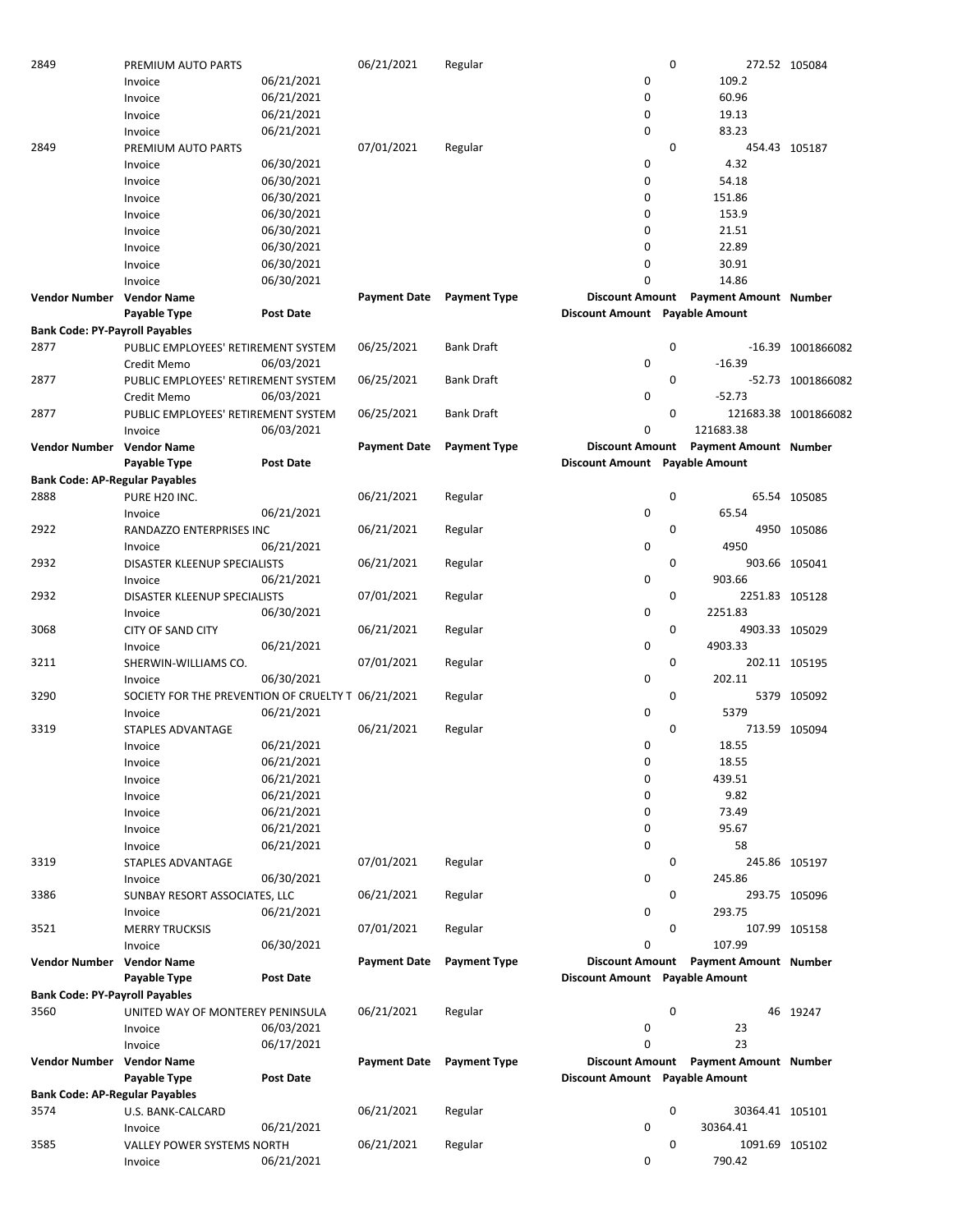|                           | Invoice                                | 06/21/2021       |                     |                     | 0                      | 301.27                       |                |
|---------------------------|----------------------------------------|------------------|---------------------|---------------------|------------------------|------------------------------|----------------|
| 3851                      |                                        |                  | 07/01/2021          | Regular             |                        | $\pmb{0}$                    | 7.89 105117    |
|                           | <b>BOUND TREE MEDICAL, LLC</b>         |                  |                     |                     |                        |                              |                |
|                           | Invoice                                | 06/30/2021       |                     |                     | 0                      | 7.89                         |                |
| 4222                      | HARRIS & ASSOCIATES, INC.              |                  | 06/21/2021          | Regular             |                        | 0                            | 69565 105047   |
|                           |                                        | 06/21/2021       |                     |                     | 0                      | 6667.5                       |                |
|                           | Invoice                                |                  |                     |                     |                        |                              |                |
|                           | Invoice                                | 06/21/2021       |                     |                     | 0                      | 7230                         |                |
|                           | Invoice                                | 06/21/2021       |                     |                     | 0                      | 55667.5                      |                |
| 4222                      |                                        |                  |                     |                     |                        | 0                            |                |
|                           | HARRIS & ASSOCIATES, INC.              |                  | 07/01/2021          | Regular             |                        | 276173.38 105135             |                |
|                           | Invoice                                | 06/30/2021       |                     |                     | 0                      | 51729.44                     |                |
|                           | Invoice                                | 06/30/2021       |                     |                     | 0                      | 56401.19                     |                |
|                           |                                        |                  |                     |                     | 0                      |                              |                |
|                           | Invoice                                | 06/30/2021       |                     |                     |                        | 81592.75                     |                |
|                           | Invoice                                | 06/30/2021       |                     |                     | 0                      | 47615                        |                |
|                           | Invoice                                | 06/30/2021       |                     |                     | 0                      | 38835                        |                |
|                           |                                        |                  |                     |                     |                        |                              |                |
| 4308                      | HI-LINE INC.                           |                  | 07/01/2021          | Regular             |                        | 0                            | 246.65 105137  |
|                           | Invoice                                | 06/30/2021       |                     |                     | 0                      | 246.65                       |                |
| 4425                      | MONTEREY AUTO SUPPLY, INC.             |                  | 06/21/2021          | Regular             |                        | 0                            | 1407.82 105066 |
|                           |                                        |                  |                     |                     |                        |                              |                |
|                           | Credit Memo                            | 04/27/2021       |                     |                     | 0                      | $-1042.21$                   |                |
|                           | Invoice                                | 06/21/2021       |                     |                     | 0                      | 26.38                        |                |
|                           | Invoice                                | 06/21/2021       |                     |                     | 0                      | 26.19                        |                |
|                           |                                        |                  |                     |                     |                        |                              |                |
|                           | Invoice                                | 06/21/2021       |                     |                     | 0                      | 8.73                         |                |
|                           | Invoice                                | 06/21/2021       |                     |                     | 0                      | 14.15                        |                |
|                           | Invoice                                | 06/21/2021       |                     |                     | 0                      | 5.18                         |                |
|                           |                                        |                  |                     |                     |                        |                              |                |
|                           | Invoice                                | 06/21/2021       |                     |                     | 0                      | 172.93                       |                |
|                           | Invoice                                | 06/21/2021       |                     |                     | 0                      | 104.84                       |                |
|                           | Invoice                                | 06/21/2021       |                     |                     | 0                      | 21.81                        |                |
|                           |                                        |                  |                     |                     |                        |                              |                |
|                           | Invoice                                | 06/21/2021       |                     |                     | 0                      | 10.27                        |                |
|                           | Credit Memo                            | 05/06/2021       |                     |                     | 0                      | $-256.98$                    |                |
|                           | Invoice                                | 06/21/2021       |                     |                     | 0                      | 14.06                        |                |
|                           |                                        |                  |                     |                     |                        |                              |                |
|                           | Invoice                                | 06/21/2021       |                     |                     | 0                      | 99.11                        |                |
|                           | Invoice                                | 06/21/2021       |                     |                     | 0                      | 14.84                        |                |
|                           | Invoice                                | 06/21/2021       |                     |                     | 0                      | 255.07                       |                |
|                           |                                        |                  |                     |                     |                        |                              |                |
|                           | Invoice                                | 06/21/2021       |                     |                     | 0                      | 280.89                       |                |
|                           | Invoice                                | 06/21/2021       |                     |                     | 0                      | 82.39                        |                |
|                           |                                        | 06/21/2021       |                     |                     | 0                      | 147.43                       |                |
|                           | Invoice                                |                  |                     |                     |                        |                              |                |
|                           | Invoice                                | 06/21/2021       |                     |                     | 0                      | 23.93                        |                |
|                           | Invoice                                | 06/21/2021       |                     |                     | 0                      | 70.79                        |                |
|                           |                                        |                  |                     |                     |                        | $-70.79$                     |                |
|                           | Credit Memo                            | 05/26/2021       |                     |                     | 0                      |                              |                |
|                           | Invoice                                | 06/21/2021       |                     |                     | 0                      | 1136.18                      |                |
|                           | Invoice                                | 06/21/2021       |                     |                     | 0                      | 41.56                        |                |
|                           |                                        |                  |                     |                     |                        |                              |                |
|                           | Invoice                                | 06/21/2021       |                     |                     | 0                      | 47.72                        |                |
|                           | Invoice                                | 06/21/2021       |                     |                     | 0                      | 43.61                        |                |
|                           | Invoice                                | 06/21/2021       |                     |                     | 0                      | 25.5                         |                |
|                           |                                        |                  |                     |                     |                        | 115.14                       |                |
|                           | Invoice                                | 06/21/2021       |                     |                     | 0                      |                              |                |
|                           | Credit Memo                            | 05/27/2021       |                     |                     | 0                      | $-10.9$                      |                |
| 4425                      | MONTEREY AUTO SUPPLY, INC.             |                  | 07/01/2021          |                     |                        |                              |                |
|                           |                                        |                  |                     |                     |                        |                              |                |
|                           |                                        |                  |                     | Regular             |                        | 0                            | 768.28 105163  |
|                           | Credit Memo                            | 06/30/2021       |                     |                     | 0                      | $-21.81$                     |                |
|                           | Invoice                                | 06/30/2021       |                     |                     | 0                      | 139.64                       |                |
|                           |                                        |                  |                     |                     | 0                      |                              |                |
|                           | Invoice                                | 06/30/2021       |                     |                     |                        | 35.74                        |                |
|                           | Invoice                                | 06/30/2021       |                     |                     | 0                      | 261.87                       |                |
|                           | Invoice                                | 06/30/2021       |                     |                     | $\mathbf 0$            | 15.28                        |                |
|                           |                                        |                  |                     |                     |                        |                              |                |
| Vendor Number Vendor Name |                                        |                  | <b>Payment Date</b> | <b>Payment Type</b> | <b>Discount Amount</b> | <b>Payment Amount Number</b> |                |
|                           | Payable Type                           | <b>Post Date</b> |                     |                     | <b>Discount Amount</b> | <b>Payable Amount</b>        |                |
|                           | Invoice                                | 06/30/2021       |                     |                     | 0                      | 27.69                        |                |
|                           |                                        |                  |                     |                     |                        |                              |                |
|                           | Invoice                                | 06/30/2021       |                     |                     | 0                      | 309.87                       |                |
| 4560                      | LAUREL CONTE                           |                  | 07/01/2021          | Regular             |                        | 0                            | 3900 105148    |
|                           | Invoice                                | 06/30/2021       |                     |                     | 0                      | 1300                         |                |
|                           |                                        |                  |                     |                     | 0                      | 1300                         |                |
|                           | Invoice                                | 06/30/2021       |                     |                     |                        |                              |                |
|                           | Invoice                                | 06/30/2021       |                     |                     | 0                      | 1300                         |                |
| 4838                      | HIRERIGHT GIS INTERMEDIATE CORP., INC. |                  | 06/21/2021          | Regular             |                        | 0                            | 54.7 105050    |
|                           |                                        |                  |                     |                     |                        |                              |                |
|                           | Invoice                                | 06/21/2021       |                     |                     | 0                      | 54.7                         |                |
| 4892                      | <b>EDGES ELECTRICAL GROUP</b>          |                  | 06/21/2021          | Regular             |                        | 0                            | 75.15 105044   |
|                           | Invoice                                | 06/21/2021       |                     |                     | 0                      | 75.15                        |                |
| 4892                      |                                        |                  | 07/01/2021          |                     |                        | 0                            |                |
|                           | <b>EDGES ELECTRICAL GROUP</b>          |                  |                     | Regular             |                        |                              | 320 105131     |
|                           | Invoice                                | 06/30/2021       |                     |                     | 0                      | 78.53                        |                |
|                           | Invoice                                | 06/30/2021       |                     |                     | 0                      | 129.24                       |                |
|                           |                                        |                  |                     |                     | 0                      | 112.23                       |                |
| 4896                      | Invoice<br>DEPARTMENT OF JUSTICE       | 06/30/2021       | 06/21/2021          | Regular             |                        | 0                            | 384 105040     |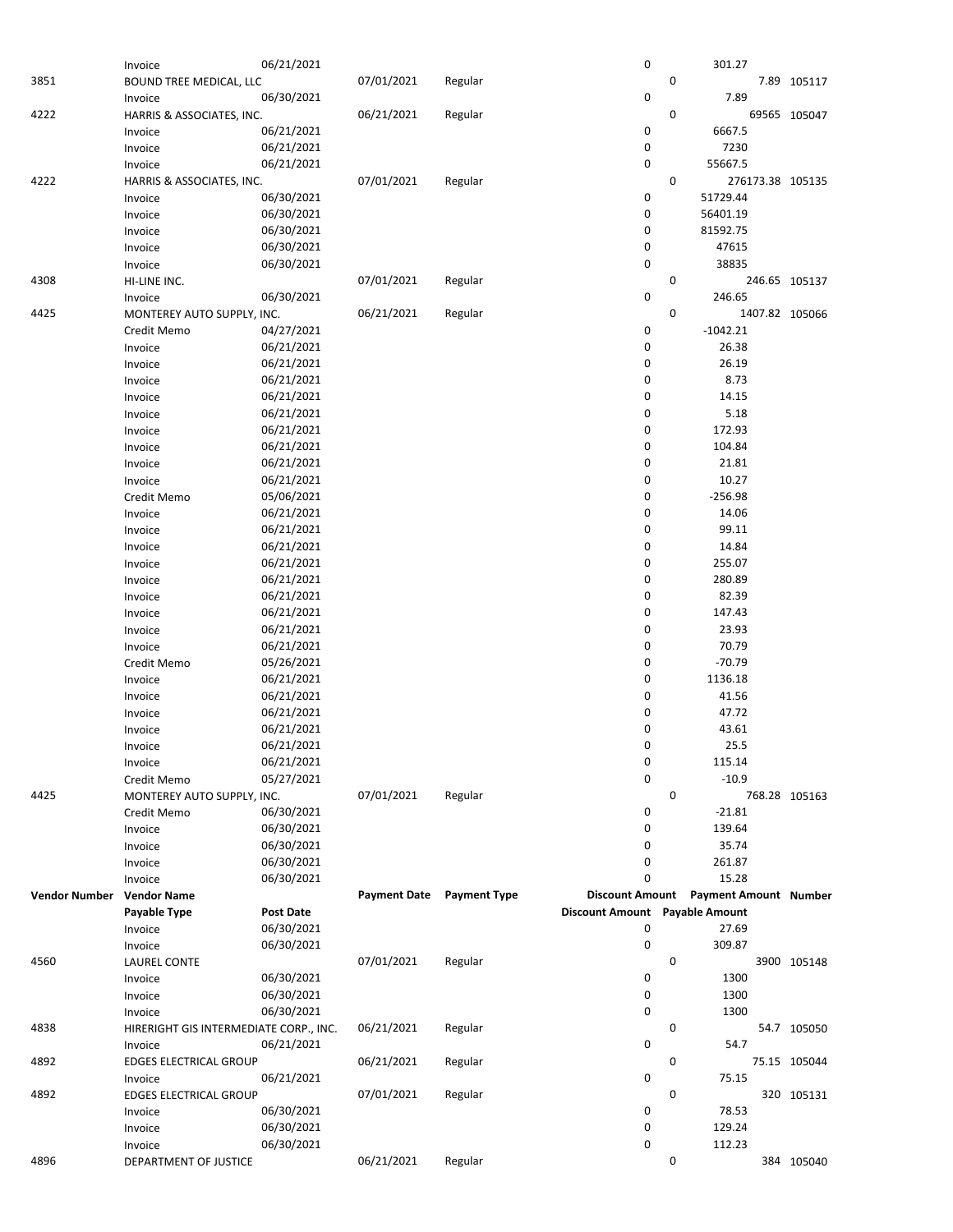|                                       | Invoice                                             | 06/21/2021       |                     |                     | 0                              |             | 384                                   |                          |
|---------------------------------------|-----------------------------------------------------|------------------|---------------------|---------------------|--------------------------------|-------------|---------------------------------------|--------------------------|
| Vendor Number Vendor Name             |                                                     |                  | <b>Payment Date</b> | <b>Payment Type</b> | <b>Discount Amount</b>         |             | <b>Payment Amount Number</b>          |                          |
|                                       | Payable Type                                        | <b>Post Date</b> |                     |                     | Discount Amount Payable Amount |             |                                       |                          |
| <b>Bank Code: PY-Payroll Payables</b> |                                                     |                  |                     |                     |                                |             |                                       |                          |
| 4920                                  | ICMA RETIREMENT TRUST-457                           |                  | 07/01/2021          | <b>Bank Draft</b>   |                                | 0           |                                       | 33803.52 85e4f8db25      |
|                                       | Invoice                                             | 07/01/2021       |                     |                     | 0                              |             | 33803.52                              |                          |
| 4920                                  | <b>ICMA RETIREMENT TRUST-457</b>                    |                  | 06/22/2021          | <b>Bank Draft</b>   |                                | 0           |                                       | 361.07 8734cfcaae        |
|                                       | Debit Memo                                          | 06/17/2021       |                     |                     | 0                              |             | 361.07                                |                          |
| 4920                                  | ICMA RETIREMENT TRUST-457                           |                  | 06/22/2021          | <b>Bank Draft</b>   |                                | 0           |                                       | 32798.02 8734cfcaae      |
|                                       | Invoice                                             | 06/17/2021       |                     |                     | $\mathbf 0$                    |             | 32798.02                              |                          |
| 5103                                  |                                                     |                  | 06/21/2021          |                     |                                | 0           |                                       |                          |
|                                       | CALIF LAW ENFRCMNT ASSOC                            |                  |                     | Regular             |                                |             |                                       | 581 19244                |
|                                       | Invoice                                             | 06/03/2021       |                     |                     | 0                              |             | 20.76                                 |                          |
|                                       | Invoice                                             | 06/03/2021       |                     |                     | $\mathbf 0$                    |             | 269.88                                |                          |
|                                       | Invoice                                             | 06/17/2021       |                     |                     | 0                              |             | 20.74                                 |                          |
|                                       | Invoice                                             | 06/17/2021       |                     |                     | 0                              |             | 269.62                                |                          |
| 5144                                  | <b>STATE OF CALIFORNIA</b>                          |                  | 07/02/2021          | <b>Bank Draft</b>   |                                | 0           |                                       | 23704.2 1-892-479-392    |
|                                       | Invoice                                             | 07/01/2021       |                     |                     | 0                              |             | 23704.2                               |                          |
| Vendor Number Vendor Name             |                                                     |                  | <b>Payment Date</b> | <b>Payment Type</b> | <b>Discount Amount</b>         |             | <b>Payment Amount Number</b>          |                          |
|                                       | Payable Type                                        | <b>Post Date</b> |                     |                     | Discount Amount Payable Amount |             |                                       |                          |
| <b>Bank Code: AP-Regular Payables</b> |                                                     |                  |                     |                     |                                |             |                                       |                          |
| 5163                                  | DON CHAPIN COMPANY, INC.                            |                  | 07/01/2021          | Regular             |                                | 0           |                                       | 5852 105129              |
|                                       | Invoice                                             | 06/30/2021       |                     |                     | 0                              |             | 5852                                  |                          |
| 5198                                  | <b>GOLDEN STATE PORTABLES</b>                       |                  | 07/01/2021          | Regular             |                                | 0           |                                       | 683.99 105133            |
|                                       | Invoice                                             | 06/30/2021       |                     |                     | 0                              |             | 553.63                                |                          |
|                                       | Invoice                                             | 06/30/2021       |                     |                     | <sup>0</sup>                   |             | 130.36                                |                          |
| Vendor Number Vendor Name             |                                                     |                  | <b>Payment Date</b> | <b>Payment Type</b> | <b>Discount Amount</b>         |             | <b>Payment Amount Number</b>          |                          |
|                                       | Payable Type                                        | <b>Post Date</b> |                     |                     | Discount Amount Payable Amount |             |                                       |                          |
| <b>Bank Code: PY-Payroll Payables</b> |                                                     |                  |                     |                     |                                |             |                                       |                          |
| 5264                                  |                                                     |                  |                     |                     |                                | 0           |                                       |                          |
|                                       | RABOBANK, N.A.                                      |                  | 07/02/2021          | <b>Bank Draft</b>   |                                |             |                                       | 63284.19 270158382211113 |
|                                       | Invoice                                             | 07/01/2021       |                     |                     | 0                              |             | 63284.19                              |                          |
| 5264                                  | RABOBANK, N.A.                                      |                  | 07/02/2021          | Bank Draft          |                                | 0           |                                       | 17474.08 270158382211113 |
|                                       | Invoice                                             | 07/01/2021       |                     |                     | 0                              |             | 17474.08                              |                          |
| Vendor Number Vendor Name             |                                                     |                  | <b>Payment Date</b> | <b>Payment Type</b> | <b>Discount Amount</b>         |             | <b>Payment Amount Number</b>          |                          |
|                                       | Payable Type                                        | <b>Post Date</b> |                     |                     | Discount Amount Payable Amount |             |                                       |                          |
| <b>Bank Code: AP-Regular Payables</b> |                                                     |                  |                     |                     |                                |             |                                       |                          |
| 5272                                  | <b>CITY OF SEASIDE</b>                              |                  | 07/01/2021          | Regular             |                                | 0           | 1384.97 105122                        |                          |
|                                       | Invoice                                             | 06/30/2021       |                     |                     | 0                              |             | 1384.97                               |                          |
| 5475                                  | TERRYBERRY                                          |                  | 06/21/2021          | Regular             |                                | 0           |                                       | 870.2 105098             |
|                                       | Invoice                                             | 06/21/2021       |                     |                     | 0                              |             | 749.3                                 |                          |
|                                       | Invoice                                             | 06/21/2021       |                     |                     | 0                              |             | 120.9                                 |                          |
| Vendor Number                         | <b>Vendor Name</b>                                  |                  | <b>Payment Date</b> | <b>Payment Type</b> | <b>Discount Amount</b>         |             | <b>Payment Amount Number</b>          |                          |
|                                       | Payable Type                                        | <b>Post Date</b> |                     |                     | Discount Amount Payable Amount |             |                                       |                          |
| <b>Bank Code: PY-Payroll Payables</b> |                                                     |                  |                     |                     |                                |             |                                       |                          |
| 5539                                  | AFLAC                                               |                  | 06/21/2021          | Bank Draft          |                                | $\mathbf 0$ |                                       | 121.37 789229            |
|                                       |                                                     |                  |                     |                     | 0                              |             |                                       |                          |
|                                       | Invoice                                             | 05/06/2021       |                     |                     |                                |             | 121.37                                |                          |
| 5539                                  | AFLAC                                               |                  | 06/21/2021          | <b>Bank Draft</b>   |                                | 0           |                                       | 130.58 789229            |
|                                       | Invoice                                             | 05/06/2021       |                     |                     | 0                              |             | 130.58                                |                          |
| 5539                                  | AFLAC                                               |                  | 06/21/2021          | <b>Bank Draft</b>   |                                | 0           |                                       | 121.35 789229            |
|                                       | Invoice                                             | 05/20/2021       |                     |                     | 0                              |             | 121.35                                |                          |
| 5539                                  | AFLAC                                               |                  | 06/21/2021          | Bank Draft          |                                | 0           |                                       | 130.57 789229            |
|                                       | Invoice                                             | 05/20/2021       |                     |                     | 0                              |             | 130.57                                |                          |
| Vendor Number Vendor Name             |                                                     |                  | <b>Payment Date</b> | <b>Payment Type</b> | <b>Discount Amount</b>         |             | <b>Payment Amount Number</b>          |                          |
|                                       | Payable Type                                        | <b>Post Date</b> |                     |                     | Discount Amount Payable Amount |             |                                       |                          |
| <b>Bank Code: AP-Regular Payables</b> |                                                     |                  |                     |                     |                                |             |                                       |                          |
| 5583                                  | CITY OF DEL REY OAKS                                |                  | 06/21/2021          | Regular             |                                | 0           | 8865.02 105028                        |                          |
|                                       | Invoice                                             | 06/21/2021       |                     |                     | 0                              |             | 8865.02                               |                          |
| Vendor Number Vendor Name             |                                                     |                  | <b>Payment Date</b> | <b>Payment Type</b> |                                |             | Discount Amount Payment Amount Number |                          |
|                                       | Payable Type                                        | <b>Post Date</b> |                     |                     | Discount Amount Payable Amount |             |                                       |                          |
| <b>Bank Code: PY-Payroll Payables</b> |                                                     |                  |                     |                     |                                |             |                                       |                          |
| 5761                                  | SHERIFF OF MONTEREY CO. / LEVYING OFFICE 06/21/2021 |                  |                     |                     |                                | $\mathbf 0$ | 850.12 19246                          |                          |
|                                       |                                                     | 06/17/2021       |                     | Regular             | 0                              |             | $-85.84$                              |                          |
|                                       | Credit Memo                                         |                  |                     |                     |                                |             |                                       |                          |
|                                       | Invoice                                             | 06/03/2021       |                     |                     | $\mathbf 0$                    |             | 425.52                                |                          |
|                                       | Invoice                                             | 06/17/2021       |                     |                     | 0                              |             | 510.44                                |                          |
| Vendor Number Vendor Name             |                                                     |                  | <b>Payment Date</b> | <b>Payment Type</b> | <b>Discount Amount</b>         |             | <b>Payment Amount Number</b>          |                          |
|                                       | Payable Type                                        | <b>Post Date</b> |                     |                     | Discount Amount Payable Amount |             |                                       |                          |
| <b>Bank Code: AP-Regular Payables</b> |                                                     |                  |                     |                     |                                |             |                                       |                          |
| 5816                                  | <b>DMV</b>                                          |                  | 06/21/2021          | Regular             |                                | 0           |                                       | 1476 105042              |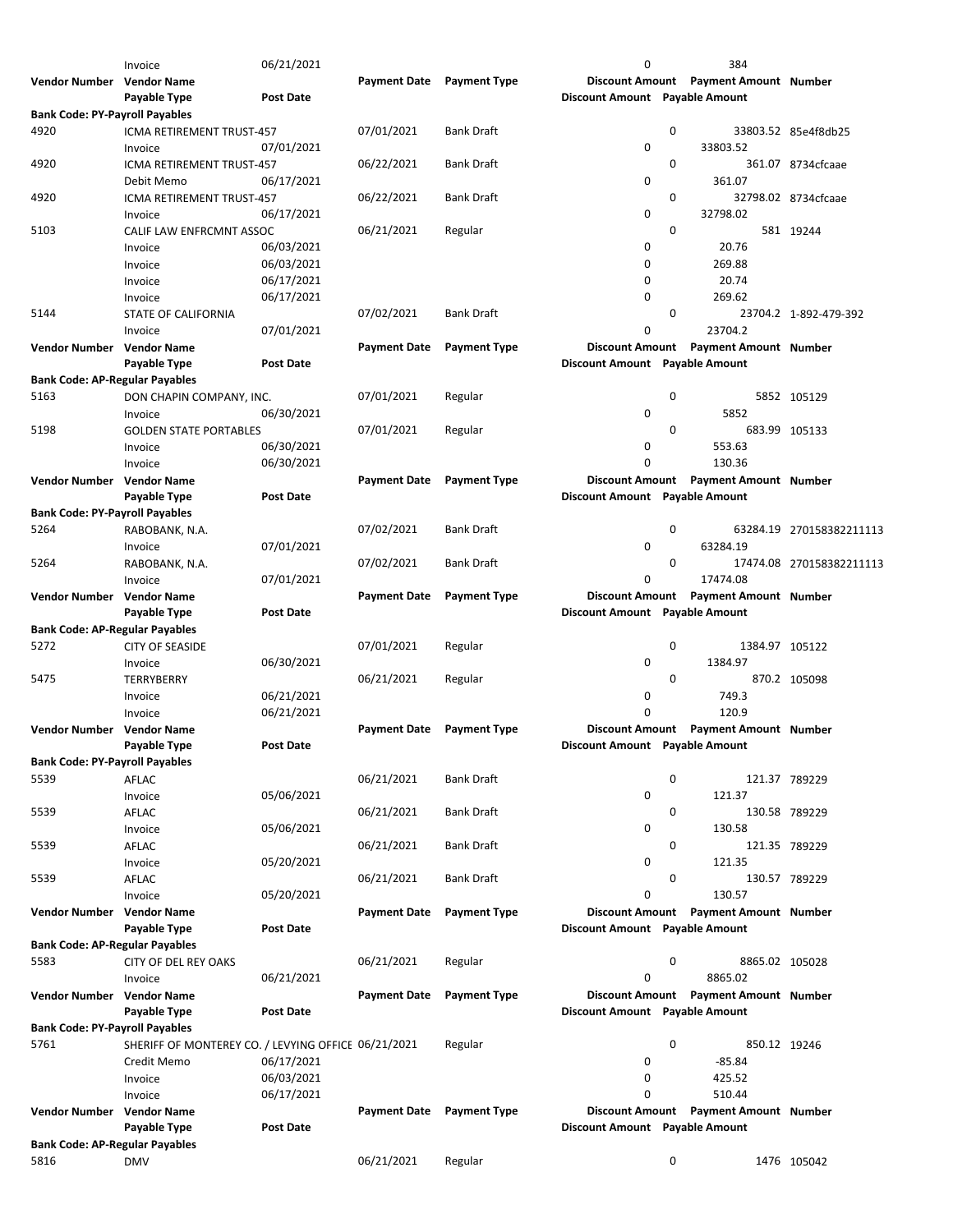|                      | Invoice                              | 06/21/2021       |                     |                     | 0                      |   | 1476                         |               |
|----------------------|--------------------------------------|------------------|---------------------|---------------------|------------------------|---|------------------------------|---------------|
| 5969                 | FASTENAL COMPANY                     |                  | 07/01/2021          | Regular             |                        | 0 |                              | 539.8 105132  |
|                      |                                      | 06/30/2021       |                     |                     | 0                      |   | 539.8                        |               |
|                      | Invoice                              |                  |                     |                     |                        |   |                              |               |
| 6114                 | R.D. OFFUTT COMPANY                  |                  | 07/01/2021          | Regular             |                        | 0 |                              | 120.45 105188 |
|                      | Invoice                              | 06/30/2021       |                     |                     | 0                      |   | 120.45                       |               |
| 6162                 | PLAYCORE WISCONSIN INC               |                  | 06/21/2021          | Regular             |                        | 0 |                              | 1906.8 105083 |
|                      | Invoice                              | 06/21/2021       |                     |                     | 0                      |   | 848.25                       |               |
|                      |                                      |                  |                     |                     |                        |   |                              |               |
|                      | Invoice                              | 06/21/2021       |                     |                     | 0                      |   | 1058.55                      |               |
| 6172                 | LEXISNEXIS RISK DATA MANGEMENT INC.  |                  | 06/21/2021          | Regular             |                        | 0 |                              | 960 105055    |
|                      | Invoice                              | 06/21/2021       |                     |                     | 0                      |   | 960                          |               |
| 6172                 | LEXISNEXIS RISK DATA MANGEMENT INC.  |                  | 06/21/2021          | Regular             |                        | 0 |                              | 150 105056    |
|                      |                                      |                  |                     |                     |                        |   |                              |               |
|                      | Invoice                              | 06/21/2021       |                     |                     | 0                      |   | 150                          |               |
| 6197                 | U.S. BANK EQUIPMENT FINANCE          |                  | 07/01/2021          | Regular             |                        | 0 |                              | 213.51 105204 |
|                      | Invoice                              | 06/30/2021       |                     |                     | 0                      |   | 213.51                       |               |
| 6237                 | MARTIN B. FEENEY, PG, CHg            |                  | 06/21/2021          | Regular             |                        | 0 |                              | 9480.4 105059 |
|                      |                                      |                  |                     |                     |                        |   |                              |               |
|                      | Invoice                              | 06/21/2021       |                     |                     | 0                      |   | 9480.4                       |               |
| 6306                 | <b>GAVILAN PEST CONTROL</b>          |                  | 06/21/2021          | Regular             |                        | 0 |                              | 92 105046     |
|                      | Invoice                              | 06/21/2021       |                     |                     | 0                      |   | 92                           |               |
| 6379                 | <b>MARINA COAST WATER DISTRICT</b>   |                  | 07/01/2021          | Regular             |                        | 0 | 1896.34 105153               |               |
|                      |                                      |                  |                     |                     |                        |   |                              |               |
|                      | Invoice                              | 06/30/2021       |                     |                     | 0                      |   | 1896.34                      |               |
| 6379                 | MARINA COAST WATER DISTRICT          |                  | 07/01/2021          | Regular             |                        | 0 |                              | 6003.8 105154 |
|                      | Invoice                              | 06/30/2021       |                     |                     | 0                      |   | 3830.21                      |               |
|                      | Invoice                              | 06/30/2021       |                     |                     | 0                      |   | 244.07                       |               |
|                      |                                      |                  |                     |                     |                        |   |                              |               |
|                      | Invoice                              | 06/30/2021       |                     |                     | 0                      |   | 488.76                       |               |
|                      | Invoice                              | 06/30/2021       |                     |                     | 0                      |   | 1440.76                      |               |
| 6379                 | MARINA COAST WATER DISTRICT          |                  | 07/01/2021          | Regular             |                        | 0 | 1036.24 105155               |               |
|                      | Invoice                              | 06/30/2021       |                     |                     | 0                      |   | 1036.24                      |               |
|                      |                                      |                  |                     |                     |                        |   |                              |               |
| 6477                 | ROBERT S. JAQUES                     |                  | 06/21/2021          | Regular             |                        | 0 |                              | 6075 105087   |
|                      | Invoice                              | 06/21/2021       |                     |                     | 0                      |   | 6075                         |               |
| 6553                 | <b>COMCAST</b>                       |                  | 06/21/2021          | Regular             |                        | 0 |                              | 130.9 105032  |
|                      | Invoice                              | 06/21/2021       |                     |                     | 0                      |   | 130.9                        |               |
|                      |                                      |                  |                     |                     |                        |   |                              |               |
| 6553                 | COMCAST                              |                  | 07/01/2021          | Regular             |                        | 0 |                              | 574.16 105123 |
|                      | Invoice                              | 06/30/2021       |                     |                     | 0                      |   | 300.06                       |               |
|                      | Invoice                              | 06/30/2021       |                     |                     | 0                      |   | 274.1                        |               |
|                      |                                      |                  |                     |                     |                        |   |                              |               |
| 6599                 | MONTEREY PENINSULA ENGINEERING       |                  | 06/21/2021          | Regular             |                        | 0 | 4895.65 105073               |               |
|                      | Invoice                              | 06/21/2021       |                     |                     | 0                      |   | 4895.65                      |               |
| 6599                 | MONTEREY PENINSULA ENGINEERING       |                  | 07/01/2021          | Regular             |                        | 0 | 131575 105169                |               |
|                      | Invoice                              | 06/30/2021       |                     |                     | 0                      |   | 131575                       |               |
|                      |                                      |                  |                     |                     |                        | 0 |                              |               |
|                      |                                      |                  |                     | Regular             |                        |   | 3432.15 105103               |               |
| 6671                 | <b>VERIZON WIRELESS</b>              |                  | 06/21/2021          |                     |                        |   |                              |               |
|                      | Invoice                              | 06/21/2021       |                     |                     | 0                      |   | 38.01                        |               |
|                      | Invoice                              | 06/21/2021       |                     |                     | 0                      |   | 839.33                       |               |
|                      |                                      |                  |                     |                     |                        |   |                              |               |
|                      | Invoice                              | 06/21/2021       |                     |                     | $\mathbf 0$            |   | 1495.53                      |               |
|                      | Invoice                              | 06/21/2021       |                     |                     | 0                      |   | 650.79                       |               |
|                      | Invoice                              | 06/21/2021       |                     |                     | 0                      |   | 38.01                        |               |
|                      |                                      |                  |                     |                     | $\mathbf 0$            |   | 370.48                       |               |
|                      | Invoice                              | 06/21/2021       |                     |                     |                        |   |                              |               |
| 6671                 | <b>VERIZON WIRELESS</b>              |                  | 07/01/2021          | Regular             |                        | 0 | 1078.01 105207               |               |
| <b>Vendor Number</b> | <b>Vendor Name</b>                   |                  | <b>Payment Date</b> | <b>Payment Type</b> | <b>Discount Amount</b> |   | <b>Payment Amount Number</b> |               |
|                      | Payable Type                         | <b>Post Date</b> |                     |                     | <b>Discount Amount</b> |   | <b>Payable Amount</b>        |               |
|                      |                                      | 06/30/2021       |                     |                     | 0                      |   | 1040                         |               |
|                      | Invoice                              |                  |                     |                     |                        |   |                              |               |
|                      | Invoice                              | 06/30/2021       |                     |                     | 0                      |   | 38.01                        |               |
| 6747                 | <b>AT&amp;T MOBILITY</b>             |                  | 07/01/2021          | Regular             |                        | 0 |                              | 721.57 105114 |
|                      | Invoice                              | 06/30/2021       |                     |                     | 0                      |   | 256.75                       |               |
|                      |                                      |                  |                     |                     |                        |   |                              |               |
|                      | Invoice                              | 06/30/2021       |                     |                     | 0                      |   | 464.82                       |               |
| 6818                 | DE LAGE LANDEN                       |                  | 06/21/2021          | Regular             |                        | 0 |                              | 544.27 105038 |
|                      | Invoice                              | 06/21/2021       |                     |                     | 0                      |   | 544.27                       |               |
| 6970                 | ID CONCEPTS, LLC                     |                  | 07/01/2021          | Regular             |                        | 0 |                              | 27.68 105143  |
|                      |                                      |                  |                     |                     | 0                      |   | 27.68                        |               |
|                      | Invoice                              | 06/30/2021       |                     |                     |                        |   |                              |               |
| 7065                 | JAN ROEHL CONSULTING                 |                  | 06/21/2021          | Regular             |                        | 0 |                              | 3875 105051   |
|                      | Invoice                              | 06/21/2021       |                     |                     | 0                      |   | 3875                         |               |
| 7135                 | MONTEREY SANITARY SUPPLY, INC.       |                  | 07/01/2021          | Regular             |                        | 0 |                              | 99 105172     |
|                      |                                      |                  |                     |                     |                        |   | 99                           |               |
|                      | Invoice                              | 06/30/2021       |                     |                     | 0                      |   |                              |               |
| 7173                 | Iconix Waterworks (US) Inc.          |                  | 07/01/2021          | Regular             |                        | 0 | 1351.57 105142               |               |
|                      | Invoice                              | 06/30/2021       |                     |                     | 0                      |   | 1351.57                      |               |
| 7324                 | BEAR ELECTRICAL SOLUTIONS            |                  | 06/21/2021          | Regular             |                        | 0 |                              | 9900 105024   |
|                      | Invoice                              | 06/21/2021       |                     |                     | 0                      |   | 4950                         |               |
|                      |                                      |                  |                     |                     |                        |   |                              |               |
| 7324                 | Invoice<br>BEAR ELECTRICAL SOLUTIONS | 06/21/2021       | 07/01/2021          | Regular             | 0                      | 0 | 4950<br>5928.75 105116       |               |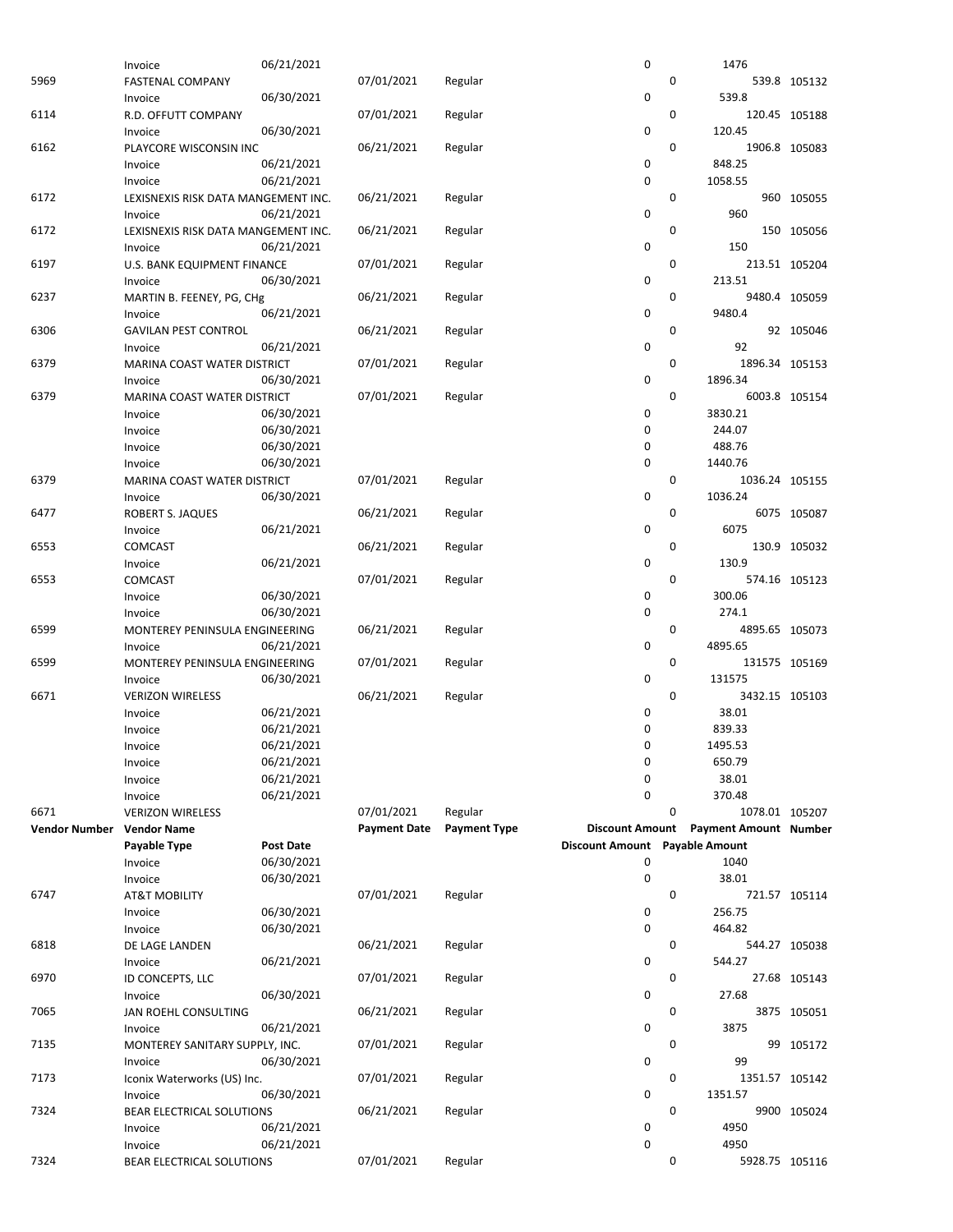|                                       | Invoice                                          | 06/30/2021 |                     |                     | 0                              | 3973.75                               |                   |  |
|---------------------------------------|--------------------------------------------------|------------|---------------------|---------------------|--------------------------------|---------------------------------------|-------------------|--|
|                                       | Invoice                                          | 06/30/2021 |                     |                     | 0                              | 1785                                  |                   |  |
|                                       | Invoice                                          | 06/30/2021 |                     |                     | $\pmb{0}$                      | 170                                   |                   |  |
| 7364                                  | MUNICIPAL EMERGENCY SERVICES DEPOSITO 06/21/2021 |            |                     | Regular             |                                | $\mathbf{0}$                          | 2775.33 105075    |  |
|                                       |                                                  |            |                     |                     | 0                              | 2775.33                               |                   |  |
|                                       | Invoice                                          | 06/21/2021 |                     |                     |                                |                                       |                   |  |
| <b>Vendor Number</b>                  | <b>Vendor Name</b>                               |            | <b>Payment Date</b> | <b>Payment Type</b> | <b>Discount Amount</b>         | <b>Payment Amount Number</b>          |                   |  |
|                                       | Payable Type                                     | Post Date  |                     |                     | Discount Amount Payable Amount |                                       |                   |  |
| <b>Bank Code: PY-Payroll Payables</b> |                                                  |            |                     |                     |                                |                                       |                   |  |
| 7370                                  | UPEC, LOCAL 792                                  |            | 06/21/2021          | Regular             |                                | $\mathbf 0$                           | 1567.5 19248      |  |
|                                       | Invoice                                          | 06/03/2021 |                     |                     | 0                              | 783.75                                |                   |  |
|                                       |                                                  | 06/17/2021 |                     |                     | $\mathbf 0$                    | 783.75                                |                   |  |
|                                       | Invoice                                          |            |                     |                     |                                |                                       |                   |  |
| Vendor Number                         | <b>Vendor Name</b>                               |            | <b>Payment Date</b> | <b>Payment Type</b> | <b>Discount Amount</b>         | <b>Payment Amount Number</b>          |                   |  |
|                                       | Payable Type                                     | Post Date  |                     |                     | Discount Amount Payable Amount |                                       |                   |  |
| <b>Bank Code: AP-Regular Payables</b> |                                                  |            |                     |                     |                                |                                       |                   |  |
| 7505                                  | MONTEREY BAY ANALYTICAL SVCS.                    |            | 06/21/2021          | Regular             |                                | $\mathbf 0$                           | 78 105068         |  |
|                                       | Invoice                                          | 06/21/2021 |                     |                     | $\pmb{0}$                      | 78                                    |                   |  |
| 7576                                  |                                                  |            | 06/21/2021          |                     |                                | $\mathbf 0$                           | 300 105061        |  |
|                                       | <b>MELVIN MASON</b>                              |            |                     | Regular             |                                |                                       |                   |  |
|                                       | Invoice                                          | 06/21/2021 |                     |                     | 0                              | 300                                   |                   |  |
| 7763                                  | GREENWASTE RECOVERY, INC.                        |            | 07/01/2021          | Regular             |                                | $\mathbf 0$                           | 890.61 105134     |  |
|                                       | Invoice                                          | 06/30/2021 |                     |                     | 0                              | 890.61                                |                   |  |
| 7924                                  | ROSA JONG                                        |            | 07/01/2021          | Regular             |                                | 0                                     | 78.75 105190      |  |
|                                       | Invoice                                          | 06/30/2021 |                     |                     | $\mathbf 0$                    | 78.75                                 |                   |  |
|                                       |                                                  |            |                     |                     |                                |                                       |                   |  |
| Vendor Number                         | <b>Vendor Name</b>                               |            | <b>Payment Date</b> | <b>Payment Type</b> | <b>Discount Amount</b>         | <b>Payment Amount Number</b>          |                   |  |
|                                       | Payable Type                                     | Post Date  |                     |                     | Discount Amount Payable Amount |                                       |                   |  |
| <b>Bank Code: PY-Payroll Payables</b> |                                                  |            |                     |                     |                                |                                       |                   |  |
| 7975                                  | AMERICAN FIDELITY                                |            | 06/21/2021          | <b>Bank Draft</b>   |                                | $\mathbf 0$                           | 1753.04 D307444   |  |
|                                       | Invoice                                          | 05/06/2021 |                     |                     | 0                              | 1753.04                               |                   |  |
| 7975                                  | <b>AMERICAN FIDELITY</b>                         |            | 06/21/2021          | <b>Bank Draft</b>   |                                | $\mathbf 0$                           | 185.34 D307444    |  |
|                                       |                                                  |            |                     |                     | 0                              | 185.34                                |                   |  |
|                                       | Debit Memo                                       | 05/31/2021 |                     |                     |                                |                                       |                   |  |
| 7975                                  | AMERICAN FIDELITY                                |            | 06/21/2021          | <b>Bank Draft</b>   |                                | 0                                     | 3926.7 D307444    |  |
|                                       | Invoice                                          | 05/20/2021 |                     |                     | 0                              | 3926.7                                |                   |  |
| 7975                                  | AMERICAN FIDELITY                                |            | 06/21/2021          | <b>Bank Draft</b>   |                                | $\mathbf 0$                           | 1718.14 D307444   |  |
|                                       | Invoice                                          | 05/20/2021 |                     |                     | $\pmb{0}$                      | 1718.14                               |                   |  |
| 7975                                  | AMERICAN FIDELITY                                |            | 06/21/2021          | <b>Bank Draft</b>   |                                | 0                                     | 3957.36 D307444   |  |
|                                       |                                                  |            |                     |                     |                                |                                       |                   |  |
|                                       | Invoice                                          | 05/06/2021 |                     |                     | 0                              | 3957.36                               |                   |  |
| 7975                                  | AMERICAN FIDELITY                                |            | 06/30/2021          | <b>Bank Draft</b>   |                                | 0                                     | 1735.59 D317775   |  |
|                                       | Invoice                                          | 06/17/2021 |                     |                     | 0                              | 1735.59                               |                   |  |
| 7975                                  | AMERICAN FIDELITY                                |            | 06/30/2021          | <b>Bank Draft</b>   |                                | $\mathbf 0$                           | 3906.92 D317775   |  |
|                                       | Invoice                                          | 06/03/2021 |                     |                     | 0                              | 3906.92                               |                   |  |
| 7975                                  |                                                  |            |                     | <b>Bank Draft</b>   |                                | $\mathbf 0$                           | 1735.59 D317775   |  |
|                                       | AMERICAN FIDELITY                                |            | 06/30/2021          |                     |                                |                                       |                   |  |
|                                       | Invoice                                          | 06/03/2021 |                     |                     | 0                              | 1735.59                               |                   |  |
| 7975                                  | AMERICAN FIDELITY                                |            | 06/30/2021          | <b>Bank Draft</b>   |                                | 0                                     | 185.34 D317775    |  |
|                                       | Debit Memo                                       | 06/30/2021 |                     |                     | 0                              | 185.34                                |                   |  |
| 7975                                  | AMERICAN FIDELITY                                |            | 06/30/2021          | <b>Bank Draft</b>   |                                | 0                                     | 3876.26 D317775   |  |
|                                       | Invoice                                          | 06/17/2021 |                     |                     | 0                              | 3876.26                               |                   |  |
|                                       |                                                  |            |                     |                     |                                |                                       |                   |  |
| 7976                                  | AMERICAN FIDELITY                                |            | 06/21/2021          | <b>Bank Draft</b>   |                                | 0                                     | 2148.67 822217795 |  |
|                                       | Invoice                                          | 05/06/2021 |                     |                     | 0                              | 2148.67                               |                   |  |
| 7976                                  | <b>AMERICAN FIDELITY</b>                         |            | 06/21/2021          | <b>Bank Draft</b>   |                                | 0                                     | 1882.9 822217795  |  |
|                                       | Invoice                                          | 05/20/2021 |                     |                     | 0                              | 1882.9                                |                   |  |
| 7976                                  | AMERICAN FIDELITY                                |            | 06/21/2021          | <b>Bank Draft</b>   |                                | 0                                     | 225 822217795     |  |
|                                       |                                                  | 05/31/2021 |                     |                     | $\pmb{0}$                      | 225                                   |                   |  |
|                                       | Debit Memo                                       |            |                     |                     |                                |                                       |                   |  |
| 7976                                  | AMERICAN FIDELITY                                |            | 06/30/2021          | <b>Bank Draft</b>   |                                | 0                                     | 2127.84 822221515 |  |
|                                       | Invoice                                          | 06/03/2021 |                     |                     | 0                              | 2127.84                               |                   |  |
| 7976                                  | AMERICAN FIDELITY                                |            | 06/30/2021          | <b>Bank Draft</b>   |                                | 0                                     | 225 822221515     |  |
|                                       | Debit Memo                                       | 06/30/2021 |                     |                     | $\pmb{0}$                      | 225                                   |                   |  |
| 7976                                  | AMERICAN FIDELITY                                |            | 06/30/2021          | <b>Bank Draft</b>   |                                | 0                                     | 1903.73 822221515 |  |
|                                       |                                                  |            |                     |                     |                                |                                       |                   |  |
|                                       | Invoice                                          | 06/17/2021 |                     |                     | 0                              | 1903.73                               |                   |  |
| Vendor Number                         | <b>Vendor Name</b>                               |            | <b>Payment Date</b> | <b>Payment Type</b> |                                | Discount Amount Payment Amount Number |                   |  |
|                                       | Payable Type                                     | Post Date  |                     |                     | Discount Amount Payable Amount |                                       |                   |  |
| <b>Bank Code: AP-Regular Payables</b> |                                                  |            |                     |                     |                                |                                       |                   |  |
| 8014                                  | PAXTON ASSOCIATES                                |            | 06/21/2021          | Regular             |                                | 0                                     | 5500 105079       |  |
|                                       | Invoice                                          | 06/21/2021 |                     |                     | 0                              | 5500                                  |                   |  |
|                                       |                                                  |            |                     |                     |                                |                                       |                   |  |
| 8129                                  | VORTEX INDUSTRIES, INC.                          |            | 07/01/2021          | Regular             |                                | 0                                     | 1654.32 105208    |  |
|                                       | Invoice                                          | 06/30/2021 |                     |                     | 0                              | 1654.32                               |                   |  |
| 8273                                  | SMILE BUSINESS PRODUCTS, INC.                    |            | 06/21/2021          | Regular             |                                | $\mathbf 0$                           | 158.37 105091     |  |
|                                       | Invoice                                          | 06/21/2021 |                     |                     | 0                              | 158.37                                |                   |  |
| 8332                                  | <b>IVY SIMPSON</b>                               |            | 07/01/2021          | Regular             |                                | $\mathbf 0$                           | 216 105144        |  |
|                                       |                                                  |            |                     |                     |                                |                                       |                   |  |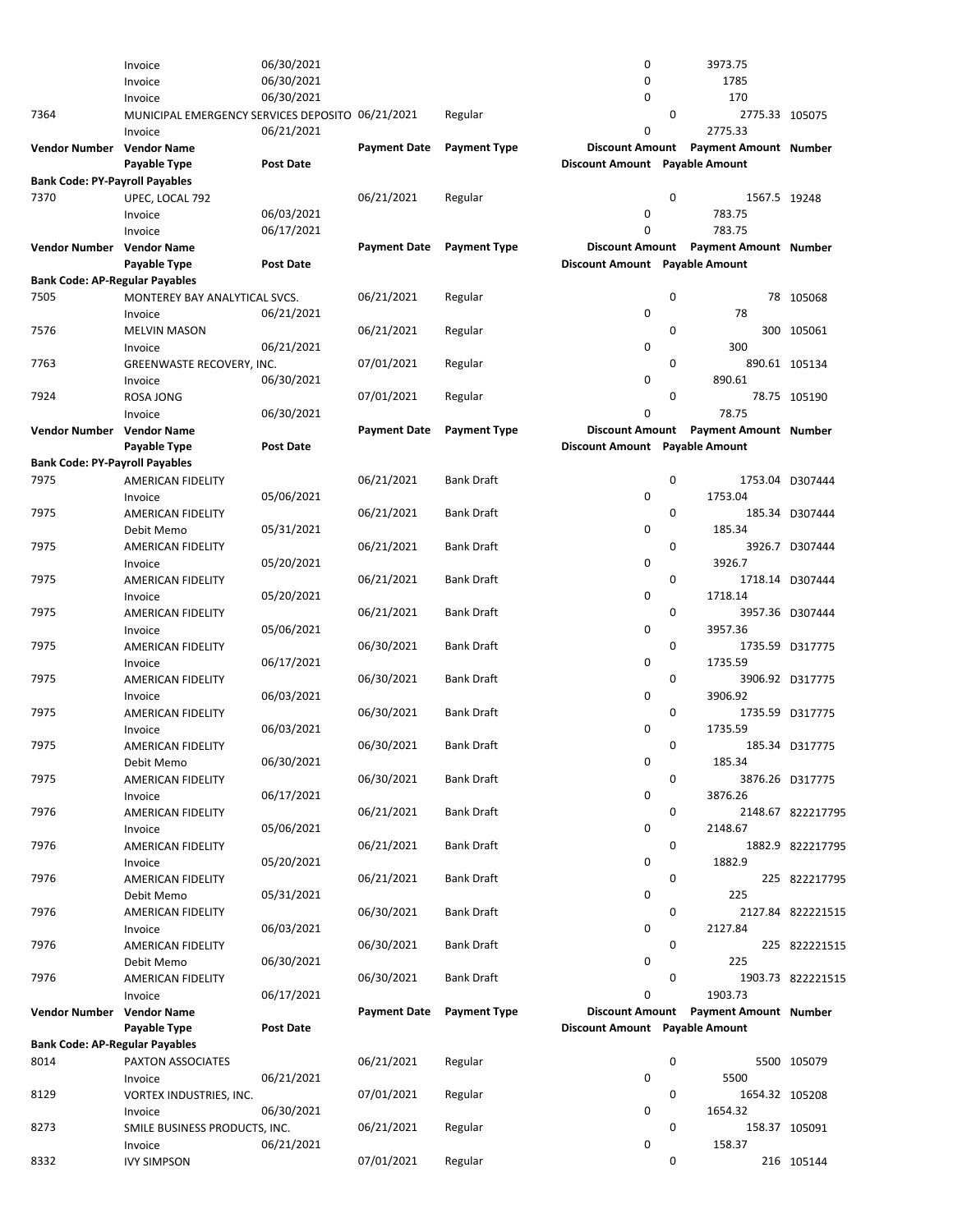|                      | Invoice                                           | 06/30/2021       |                     |                     | 0                              |   | 216                          |                |               |
|----------------------|---------------------------------------------------|------------------|---------------------|---------------------|--------------------------------|---|------------------------------|----------------|---------------|
| 8380                 | SPORTSENGINE INC.                                 |                  | 06/21/2021          | Regular             |                                | 0 |                              | 203.5 105093   |               |
|                      |                                                   |                  |                     |                     | $\mathbf 0$                    |   |                              |                |               |
|                      | Invoice                                           | 06/21/2021       |                     |                     |                                |   | 203.5                        |                |               |
| 8493                 | CORODATA RECORDS MGMT., INC.                      |                  | 06/21/2021          | Regular             |                                | 0 |                              | 455.9 105035   |               |
|                      | Invoice                                           | 06/21/2021       |                     |                     | $\mathbf 0$                    |   | 455.9                        |                |               |
| 8512                 | <b>CALIFORNIA TOWING &amp; TRANSPORT</b>          |                  | 07/01/2021          | Regular             |                                | 0 |                              | 800 105120     |               |
|                      |                                                   |                  |                     |                     |                                |   |                              |                |               |
|                      | Invoice                                           | 06/30/2021       |                     |                     | 0                              |   | 275                          |                |               |
|                      | Invoice                                           | 06/30/2021       |                     |                     | $\mathbf 0$                    |   | 525                          |                |               |
| 8755                 | TRUST TWO - CORONA 1997 TRUST                     |                  | 07/01/2021          | Regular             |                                | 0 |                              | 2730 105203    |               |
|                      |                                                   |                  |                     |                     | $\mathbf 0$                    |   | 2730                         |                |               |
|                      | Invoice                                           | 07/01/2021       |                     |                     |                                |   |                              |                |               |
| 8791                 | <b>MONTEREY ONE WATER</b>                         |                  | 06/21/2021          | Regular             |                                | 0 |                              | 34 105072      |               |
|                      | Invoice                                           | 06/21/2021       |                     |                     | $\mathbf 0$                    |   | 34                           |                |               |
| 8791                 | <b>MONTEREY ONE WATER</b>                         |                  | 07/01/2021          | Regular             |                                | 0 |                              | 2973.05 105167 |               |
|                      |                                                   |                  |                     |                     |                                |   |                              |                |               |
|                      | Invoice                                           | 06/30/2021       |                     |                     | 0                              |   | 55.2                         |                |               |
|                      | Invoice                                           | 06/30/2021       |                     |                     | $\mathbf 0$                    |   | 55.2                         |                |               |
|                      | Invoice                                           | 06/30/2021       |                     |                     | 0                              |   | 276                          |                |               |
|                      | Invoice                                           | 06/30/2021       |                     |                     | 0                              |   | 80.56                        |                |               |
|                      |                                                   |                  |                     |                     |                                |   |                              |                |               |
|                      | Invoice                                           | 06/30/2021       |                     |                     | 0                              |   | 879.05                       |                |               |
|                      | Invoice                                           | 06/30/2021       |                     |                     | $\mathbf 0$                    |   | 80.56                        |                |               |
|                      | Invoice                                           | 06/30/2021       |                     |                     | $\mathbf 0$                    |   | 1094.08                      |                |               |
|                      |                                                   | 06/30/2021       |                     |                     | 0                              |   | 165.6                        |                |               |
|                      | Invoice                                           |                  |                     |                     |                                |   |                              |                |               |
|                      | Invoice                                           | 06/30/2021       |                     |                     | 0                              |   | 221.9                        |                |               |
|                      | Invoice                                           | 06/30/2021       |                     |                     | 0                              |   | 30.9                         |                |               |
|                      | Invoice                                           | 06/30/2021       |                     |                     | 0                              |   | 34                           |                |               |
|                      |                                                   |                  |                     |                     |                                |   |                              |                |               |
| 8838                 | M & A STEAM                                       |                  | 06/21/2021          | Regular             |                                | 0 |                              | 1100 105057    |               |
|                      | Invoice                                           | 06/21/2021       |                     |                     | 0                              |   | 600                          |                |               |
|                      | Invoice                                           | 06/21/2021       |                     |                     | $\mathbf 0$                    |   | 500                          |                |               |
| 8887                 | SALINAS FIRE DEPARTMENT                           |                  | 06/21/2021          | Regular             |                                | 0 |                              | 4588.85 105088 |               |
|                      |                                                   |                  |                     |                     |                                |   |                              |                |               |
|                      | Invoice                                           | 06/21/2021       |                     |                     | $\mathbf 0$                    |   | 4588.85                      |                |               |
| 8887                 | SALINAS FIRE DEPARTMENT                           |                  | 07/01/2021          | Regular             |                                | 0 |                              | 2382.88 105192 |               |
|                      | Invoice                                           | 06/30/2021       |                     |                     | $\mathbf 0$                    |   | 2382.88                      |                |               |
|                      |                                                   |                  |                     |                     |                                | 0 |                              |                |               |
| 8903                 | <b>CUSTOM HOUSE REALTY &amp; PROP MGMT</b>        |                  | 07/01/2021          | Regular             |                                |   |                              | 1350 105125    |               |
|                      | Invoice                                           | 06/30/2021       |                     |                     | $\mathbf 0$                    |   | 1350                         |                |               |
|                      |                                                   |                  |                     |                     |                                |   |                              |                |               |
| 8979                 |                                                   |                  | 06/21/2021          |                     |                                | 0 |                              |                |               |
|                      | ERROL L. MONTGOMERY & ASSOCIATES, INC.            |                  |                     | Regular             |                                |   |                              | 1500 105045    |               |
|                      | Invoice                                           | 06/21/2021       |                     |                     | $\mathbf 0$                    |   | 1500                         |                |               |
| 8980                 | ATHENA OCCMED                                     |                  | 06/21/2021          | Regular             |                                | 0 |                              | 5336.5 105023  |               |
|                      | Invoice                                           | 05/19/2021       |                     |                     | 0                              |   | 3520                         |                |               |
|                      |                                                   |                  |                     |                     |                                |   |                              |                |               |
|                      | Invoice                                           | 06/21/2021       |                     |                     | $\mathbf 0$                    |   | 1760                         |                |               |
|                      | Invoice                                           | 06/21/2021       |                     |                     | $\mathbf 0$                    |   | 56.5                         |                |               |
| <b>Vendor Number</b> | <b>Vendor Name</b>                                |                  | <b>Payment Date</b> | <b>Payment Type</b> | <b>Discount Amount</b>         |   | <b>Payment Amount Number</b> |                |               |
|                      | Payable Type                                      | <b>Post Date</b> |                     |                     | Discount Amount Payable Amount |   |                              |                |               |
|                      |                                                   |                  |                     |                     |                                |   |                              |                |               |
| 8995                 | <b>ABBY BUKOFZER</b>                              |                  | 07/01/2021          | Regular             |                                | 0 |                              | 112 105108     |               |
|                      | Invoice                                           | 06/30/2021       |                     |                     | 0                              |   | 112                          |                |               |
| 9104                 | SCHAAF & WHEELER, CONSULTING CIVIL ENG 06/21/2021 |                  |                     | Regular             |                                | 0 |                              | 6075 105089    |               |
|                      |                                                   |                  |                     |                     |                                |   |                              |                |               |
|                      | Invoice                                           | 06/21/2021       |                     |                     | $\mathbf 0$                    |   | 6075                         |                |               |
| 9240                 | KOVATCH MOBILE EQUIPMENT CORP.                    |                  | 06/21/2021          | Regular             |                                | 0 |                              | 960 105053     |               |
|                      | Invoice                                           | 06/21/2021       |                     |                     | 0                              |   | 960                          |                |               |
| 9243                 | <b>KAYE BOHLER</b>                                |                  | 07/01/2021          | Regular             |                                | 0 |                              | 900 105146     |               |
|                      |                                                   |                  |                     |                     |                                |   |                              |                |               |
|                      | Invoice                                           | 06/30/2021       |                     |                     | 0                              |   | 900                          |                |               |
| 9263                 | PETROVICH DEVELOPMENT COMPANY                     |                  | 06/21/2021          | Regular             |                                | 0 | 13081.79 105082              |                |               |
|                      | Invoice                                           | 06/21/2021       |                     |                     | 0                              |   | 13081.79                     |                |               |
| 9315                 | STEPHEN M. WILLIAMS                               |                  | 07/01/2021          | Regular             |                                | 0 |                              | 4089 105199    |               |
|                      |                                                   |                  |                     |                     |                                |   |                              |                |               |
|                      | Invoice                                           | 06/30/2021       |                     |                     | 0                              |   | 4089                         |                |               |
| 9385                 | PREMIER AUTOMOTIVE OF SEASIDE, LLC                |                  | 07/01/2021          | Regular             |                                | 0 |                              |                | 185 105186    |
|                      | Invoice                                           | 06/30/2021       |                     |                     | $\mathbf 0$                    |   | 185                          |                |               |
|                      |                                                   |                  |                     |                     |                                | 0 |                              |                |               |
| 9387                 | NORMAN A. TRAUB ASSOCIATES LLC                    |                  | 07/01/2021          | Regular             |                                |   |                              | 6873.75 105173 |               |
|                      | Invoice                                           | 06/30/2021       |                     |                     | 0                              |   | 6873.75                      |                |               |
| 9409                 | STURDY OIL COMPANY                                |                  | 06/21/2021          | Regular             |                                | 0 |                              |                | 8924.1 105095 |
|                      | Invoice                                           | 06/21/2021       |                     |                     | 0                              |   | 8924.1                       |                |               |
|                      |                                                   |                  |                     |                     |                                |   |                              |                |               |
| 9428                 | TERMINIX INTERNATIONAL COMPANY LTD. P/ 06/21/2021 |                  |                     | Regular             |                                | 0 |                              | 157 105097     |               |
|                      | Invoice                                           | 06/21/2021       |                     |                     | 0                              |   | 157                          |                |               |
| 9429                 | WILLIAM HUNTER, SR.                               |                  | 07/01/2021          | Regular             |                                | 0 |                              | 495.8 105210   |               |
|                      | Invoice                                           | 06/30/2021       |                     |                     | $\mathbf 0$                    |   | 495.8                        |                |               |
|                      |                                                   |                  |                     |                     |                                |   |                              |                |               |
| 9458                 | ANGELINA'S BAKERY DELI & CAFE                     |                  | 06/21/2021          | Regular             |                                | 0 |                              | 12498 105021   |               |
|                      | Invoice                                           | 06/21/2021       |                     |                     | $\mathbf 0$                    |   | 12498                        |                |               |
| 9458                 | ANGELINA'S BAKERY DELI & CAFE                     |                  | 07/01/2021          | Regular             |                                | 0 |                              |                | 12630 105110  |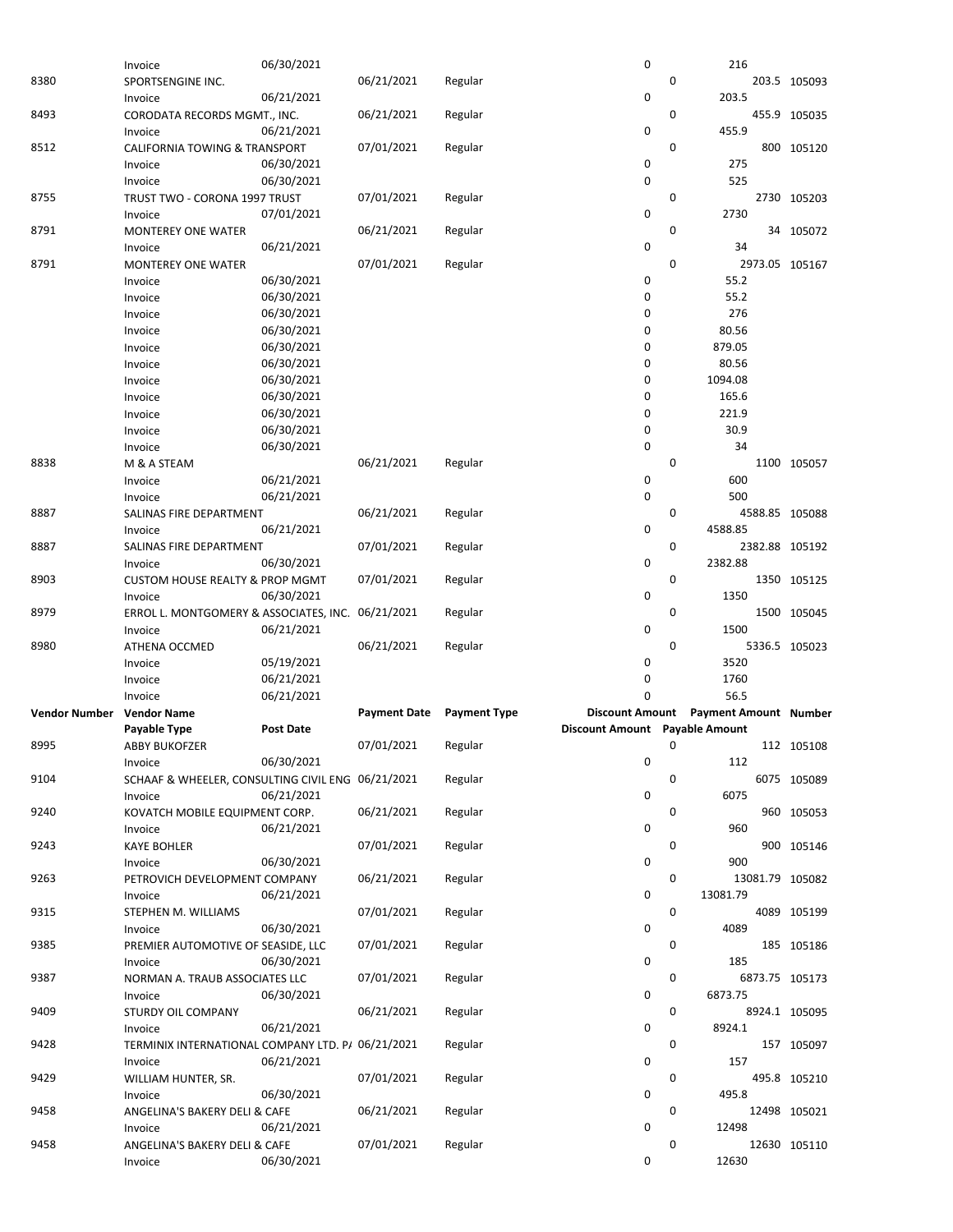| 9458                 | ANGELINA'S BAKERY DELI & CAFE      |            | 07/01/2021          | Regular             |                                | 0           |                              | 12630 105111  |
|----------------------|------------------------------------|------------|---------------------|---------------------|--------------------------------|-------------|------------------------------|---------------|
|                      | Invoice                            | 06/30/2021 |                     |                     | 0                              |             | 12630                        |               |
| 9461                 | 7 TILTHOUSE LLC                    |            | 06/21/2021          | Regular             |                                | 0           |                              | 15138 105017  |
|                      | Invoice                            | 06/21/2021 |                     |                     | 0                              |             | 15138                        |               |
| 9461                 | 7 TILTHOUSE LLC                    |            | 07/01/2021          | Regular             |                                | 0           |                              | 15864 105106  |
|                      | Invoice                            | 06/30/2021 |                     |                     | $\mathbf 0$                    |             | 15864                        |               |
| 9461                 | 7 TILTHOUSE LLC                    |            | 07/01/2021          | Regular             |                                | 0           |                              | 15996 105107  |
|                      | Invoice                            | 06/30/2021 |                     |                     | 0                              |             | 15996                        |               |
| 9470                 | C & A PORTABLE POTTIES SERVICE LLC |            | 07/01/2021          | Regular             |                                | 0           |                              | 3426.6 105118 |
|                      | Invoice                            | 06/30/2021 |                     |                     | 0                              |             | 87.4                         |               |
|                      | Invoice                            | 06/30/2021 |                     |                     | 0                              |             | 196.65                       |               |
|                      | Invoice                            | 06/30/2021 |                     |                     | 0                              |             | 2062.55                      |               |
|                      | Invoice                            | 06/30/2021 |                     |                     | 0                              |             | 1080                         |               |
| 9486                 | <b>COMPANY NURSE, LLC</b>          |            | 06/21/2021          | Regular             |                                | 0           |                              | 500 105033    |
|                      | Invoice                            | 06/21/2021 |                     |                     | $\mathbf 0$                    |             | 500                          |               |
| 9499                 | <b>AMY OPPENHEIMER</b>             |            | 06/21/2021          | Regular             |                                | 0           |                              | 7571.5 105020 |
|                      | Invoice                            | 06/21/2021 |                     |                     | 0                              |             | 5136                         |               |
| 9511                 | Invoice                            | 06/21/2021 |                     | Regular             | 0                              | 0           | 2435.5                       | 1530 105189   |
|                      | RJV INVESTMENTS, LLC.<br>Invoice   | 07/01/2021 | 07/01/2021          |                     | 0                              |             | 1530                         |               |
| <b>Vendor Number</b> | <b>Vendor Name</b>                 |            | <b>Payment Date</b> | <b>Payment Type</b> | <b>Discount Amount</b>         |             | <b>Payment Amount Number</b> |               |
|                      | Payable Type                       | Post Date  |                     |                     | Discount Amount Payable Amount |             |                              |               |
| 9526                 | CRAVEN LANDSCAPING, INC.           |            | 07/01/2021          | Regular             |                                | 0           |                              | 630 105124    |
|                      | Invoice                            | 06/30/2021 |                     |                     | 0                              |             | 630                          |               |
| 9527                 | MONTEREY BAY MILITARY HOUSING LLC  |            | 06/21/2021          | Regular             |                                | 0           | 4764.25 105069               |               |
|                      | Invoice                            | 06/21/2021 |                     |                     | 0                              |             | 3406.75                      |               |
|                      | Invoice                            | 06/21/2021 |                     |                     | 0                              |             | 698.75                       |               |
|                      | Invoice                            | 06/21/2021 |                     |                     | 0                              |             | 658.75                       |               |
| 9527                 | MONTEREY BAY MILITARY HOUSING LLC  |            | 07/01/2021          | Regular             |                                | 0           | 4593.05 105165               |               |
|                      | Invoice                            | 06/30/2021 |                     |                     | 0                              |             | 548.75                       |               |
|                      | Invoice                            | 06/30/2021 |                     |                     | 0                              |             | 4044.3                       |               |
| 9532                 | MANGOLD PROPERTY MANAGEMENT, INC.  |            | 06/21/2021          | Regular             |                                | 0           | 9356.25 105058               |               |
|                      | Invoice                            | 06/21/2021 |                     |                     | 0                              |             | 9356.25                      |               |
| 9532                 | MANGOLD PROPERTY MANAGEMENT, INC.  |            | 07/01/2021          | Regular             |                                | 0           |                              | 348.75 105152 |
|                      | Invoice                            | 06/30/2021 |                     |                     | 0                              |             | 348.75                       |               |
| 9542                 | A. G. DAVI LTD.                    |            | 06/21/2021          | Regular             |                                | 0           |                              | 8950 105018   |
|                      | Invoice                            | 06/21/2021 |                     |                     | 0                              |             | 8950                         |               |
| 9550                 | STEPHEN JAMES DINNER               |            | 07/01/2021          | Regular             |                                | 0           | 1106.75 105198               |               |
|                      | Invoice                            | 06/30/2021 |                     |                     | 0                              |             | 1106.75                      |               |
| 9560                 | RUTH DONOHUGH                      |            | 07/01/2021          | Regular             |                                | $\mathbf 0$ |                              | 4779.5 105191 |
|                      | Invoice                            | 06/30/2021 |                     |                     | $\mathbf 0$                    |             | 4779.5                       |               |
| 9565                 | SOLAR INTEGRATED FUND IV-A, LLC    |            | 07/01/2021          | Regular             |                                | 0           |                              | 95.56 105196  |
| 9571                 | Invoice<br>ADMANOR, INC.           | 06/30/2021 | 06/21/2021          | Regular             | 0                              | 0           | 95.56                        | 2387.5 105019 |
|                      | Invoice                            | 06/21/2021 |                     |                     | 0                              |             | 2137.5                       |               |
|                      | Invoice                            | 06/21/2021 |                     |                     | 0                              |             | 250                          |               |
| 9579                 | CITYGATE ASSOCIATES, LLC           |            | 06/21/2021          | Regular             |                                | 0           | 5421.94 105031               |               |
|                      | Invoice                            | 06/21/2021 |                     |                     | 0                              |             | 5421.94                      |               |
| 9584                 | CALIFORNIA AMERICAN WATER          |            | 07/01/2021          | Regular             |                                | 0           | 1311.63 105119               |               |
|                      | Invoice                            | 06/30/2021 |                     |                     | 0                              |             | 313.26                       |               |
|                      | Invoice                            | 06/30/2021 |                     |                     | 0                              |             | 552.19                       |               |
|                      | Invoice                            | 06/30/2021 |                     |                     | 0                              |             | 446.18                       |               |
| 9592                 | SEASIDE HOUSING LP                 |            | 06/21/2021          | Regular             |                                | 0           | 3036.85 105090               |               |
|                      | Invoice                            | 06/21/2021 |                     |                     | 0                              |             | 2462.1                       |               |
|                      | Invoice                            | 06/21/2021 |                     |                     | 0                              |             | 574.75                       |               |
| 9592                 | SEASIDE HOUSING LP                 |            | 07/01/2021          | Regular             |                                | 0           | 2620.65 105194               |               |
|                      | Invoice                            | 06/30/2021 |                     |                     | 0                              |             | 2620.65                      |               |
| 9627                 | <b>TONY ZUNIGA</b>                 |            | 07/01/2021          | Regular             |                                | 0           |                              | 850 105202    |
|                      | Invoice                            | 06/30/2021 |                     |                     | 0                              |             | 850                          |               |
| 9628                 | KIMBERLY GABRIEL                   |            | 06/21/2021          | Regular             |                                | 0           |                              | 130.87 105052 |
|                      | Invoice                            | 06/21/2021 |                     |                     | 0                              |             | 130.87                       |               |
| 9629                 | NICOLE FISHER                      |            | 06/21/2021          | Regular             |                                | 0           |                              | 65.25 105076  |
|                      | Invoice                            | 06/21/2021 |                     |                     | 0                              |             | 65.25                        |               |
| 9631                 | BUTLONG, INC.                      | 06/21/2021 | 06/21/2021          | Regular             | $\mathbf 0$                    | 0           | 2591.25 105025<br>2591.25    |               |
| 9632                 | Invoice                            |            | 06/21/2021          | Regular             |                                | 0           |                              | 7500 105105   |
|                      | YNEZ ESPINOZA<br>Invoice           | 06/21/2021 |                     |                     | 0                              |             | 7500                         |               |
|                      |                                    |            |                     |                     |                                |             |                              |               |